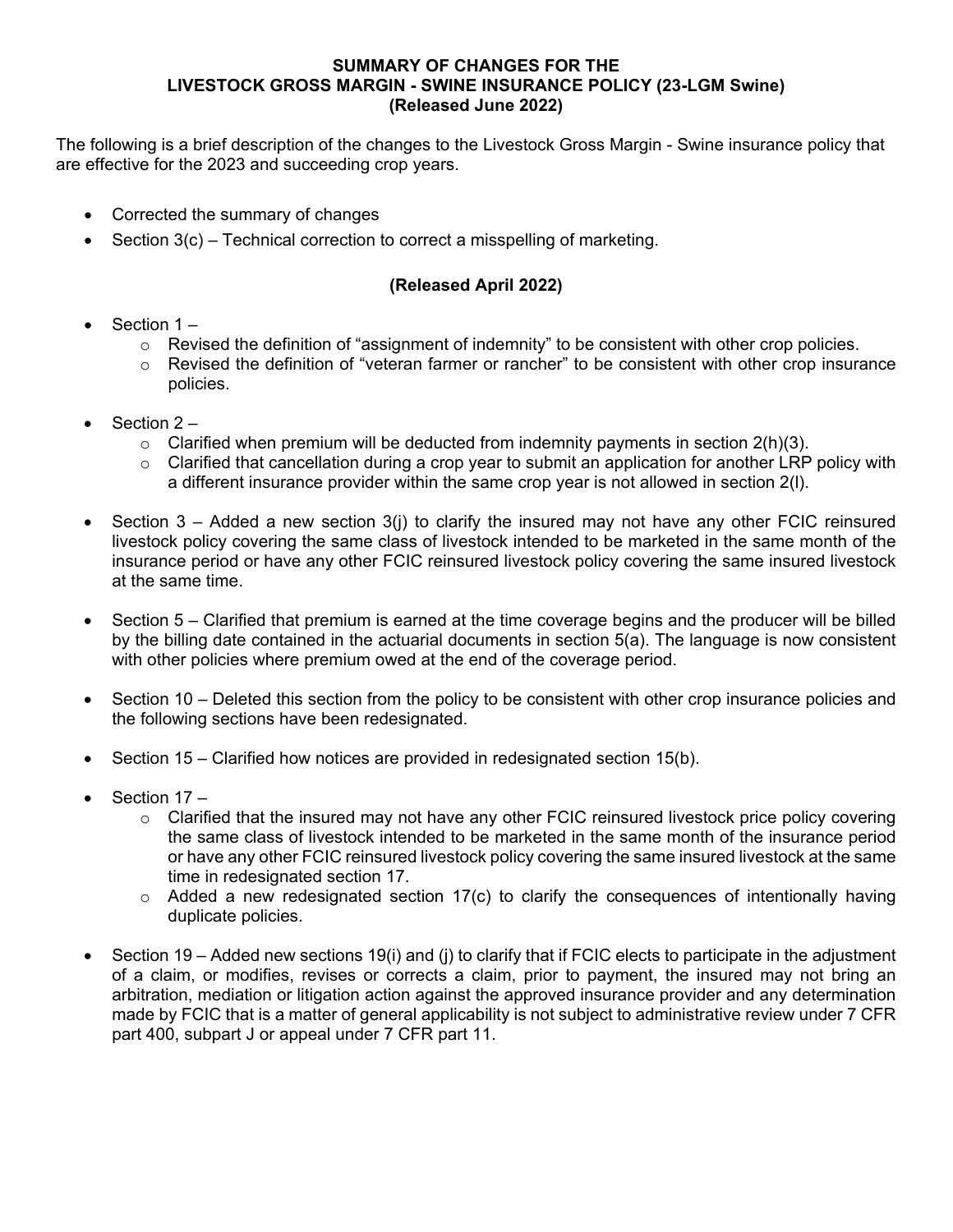#### **23-LGM Swine (Released June 2022)**

**LIVESTOCK GROSS MARGIN FOR SWINE INSURANCE POLICY**



Throughout the policy, "you" and "your" refer to the named insured shown on the summary of insurance and "we," "us," and "our" refer to the insurance company providing insurance. Unless the context indicates otherwise, use of the plural form of a word includes the singular and use of the singular form of the word includes the plural.

This policy is reinsured by the Federal Crop Insurance Corporation (FCIC) under the provisions of the Federal Crop Insurance Act (FCIA) (7 U.S.C. 1501-1524). All provisions of the policy and rights and responsibilities of the parties are specifically subject to the FCIA. The provisions of the policy may not be waived or varied in any way by any crop insurance agent of the insurance company providing insurance. Neither we, our employees, contractors, FCIC, nor the Risk Management Agency has the authority to revise, amend, or otherwise alter this policy. We will use FCIC procedures (handbooks, manuals, memoranda and bulletins), published on RMA's websit[e www.rma.usda.gov](https://www.rma.usda.gov/) or a successor website, in administration of this policy, including any loss or claim submitted under this policy. In the event the insurance company providing insurance cannot pay your loss, FCIC will become your insurer and your claim will be settled and paid by FCIC in accordance with the provisions of this policy. No state insurance guarantee fund will be liable to pay your loss.

Agreement to Insure: In return for the payment of the premium, and subject to all the provisions of this policy, we agree to provide the insurance as stated in this policy. If a conflict exists among the policy provisions, the order of priority is as follows: (1) the Special Provisions; (2) the actuarial documents; (3) Commodity Exchange Endorsement for Swine and (4) these Basic Provisions, with (1) controlling (2), etc.

### **BASIC PROVISIONS TERMS AND CONDITIONS**

### **1. Definitions**

**Act** - The Federal Crop Insurance Act (7 U.S.C. 1501 et seq.).

**Actual corn price** - For months in which a CME Group corn futures contract expires, the actual corn price is the simple average of the daily settlement prices in the last three trading days prior to the contract expiration date for the CME Group corn futures contract for that month expressed in dollars per bushel. For months when there is no expiring CME Group corn futures contract, the actual corn price is the weighted average of the prices on the nearest two contract months. The weights depend on the time period between the month in question and the nearby contract months. For example, the actual corn price in April is the simple average of the daily settlement prices in the last three trading days prior to the contract expiration date of the corn futures contracts that expire in March and May. For the month of January, the actual corn price will equal two-thirds times the simple average of the daily settlement prices in the last three trading days prior to expiration of the December CME Group corn futures contract plus one-third times the simple average of the daily settlement prices in the last three trading days prior to expiration of the March CME Group corn futures contract.

**Actual cost of feed** - For farrow to finish operations, the actual cost of feed for each month equals 12 bushels times the actual corn price for that month plus 138.55 pounds divided by 2000 pounds per ton times the actual soybean meal price for that month, or as stated in the Special Provisions. For feeder pig finishing operations, the actual feed cost for each month equals 9 bushels times the actual corn price for that month plus 82 pounds divided by 2000 pounds per ton times the actual soybean meal price for that month, or as stated in the Special Provisions. For SEW pig finishing operations, the actual cost of feed for each month equals 9.05 bushels times the actual corn price for that month plus 91 pounds divided by 2000 pounds per ton times the actual soybean price for that month, or as stated in the Special Provisions.

**Actual gross margin per month** - The actual gross margin per swine for a particular month multiplied by the target marketings for that month.

**Actual gross margin per swine** - For farrow to finish operations, the actual swine price for the month swine are marketed times 0.74, times the assumed weight of the swine at marketing of 260 pounds, or as stated in the Special Provisions, minus the actual cost of feed three months prior to that month. For feeder pig and SEW pig finishing operations, the actual swine price for the month swine are marketed times 0.74, times the assumed weight of the swine at marketing of 260 pounds, or as stated in the Special Provisions, minus the actual cost of feed two months prior to that month. For example, the actual gross margin per swine for April for a farrow to finish operation is the actual swine price for April times 0.74, times 2.6 hundredweight, less the actual cost of feed for January. For feeder pig finishing operations or SEW pig finishing operations, the actual gross margin per swine for April is the actual swine price for April times 0.74, times 2.6 hundredweight, less the actual cost of feed for February.

**Actual marketings** - The total number of slaughter- ready swine sold by you for slaughter for human or animal consumption in each month of the insurance period and for which you have proof of sale. Actual marketings are used to verify ownership of swine and determine approved target marketings.

**Actual soybean meal price** - For months in which a CME Group soybean meal futures contract expires, the actual soybean meal price is the simple average of the daily settlement prices in the last three trading days prior to the contract expiration date for the CME Group soybean meal futures contract for that month expressed in dollars per ton. For months when there is no expiring CME Group soybean meal futures contract, the actual soybean meal price is the weighted average of the prices on the nearest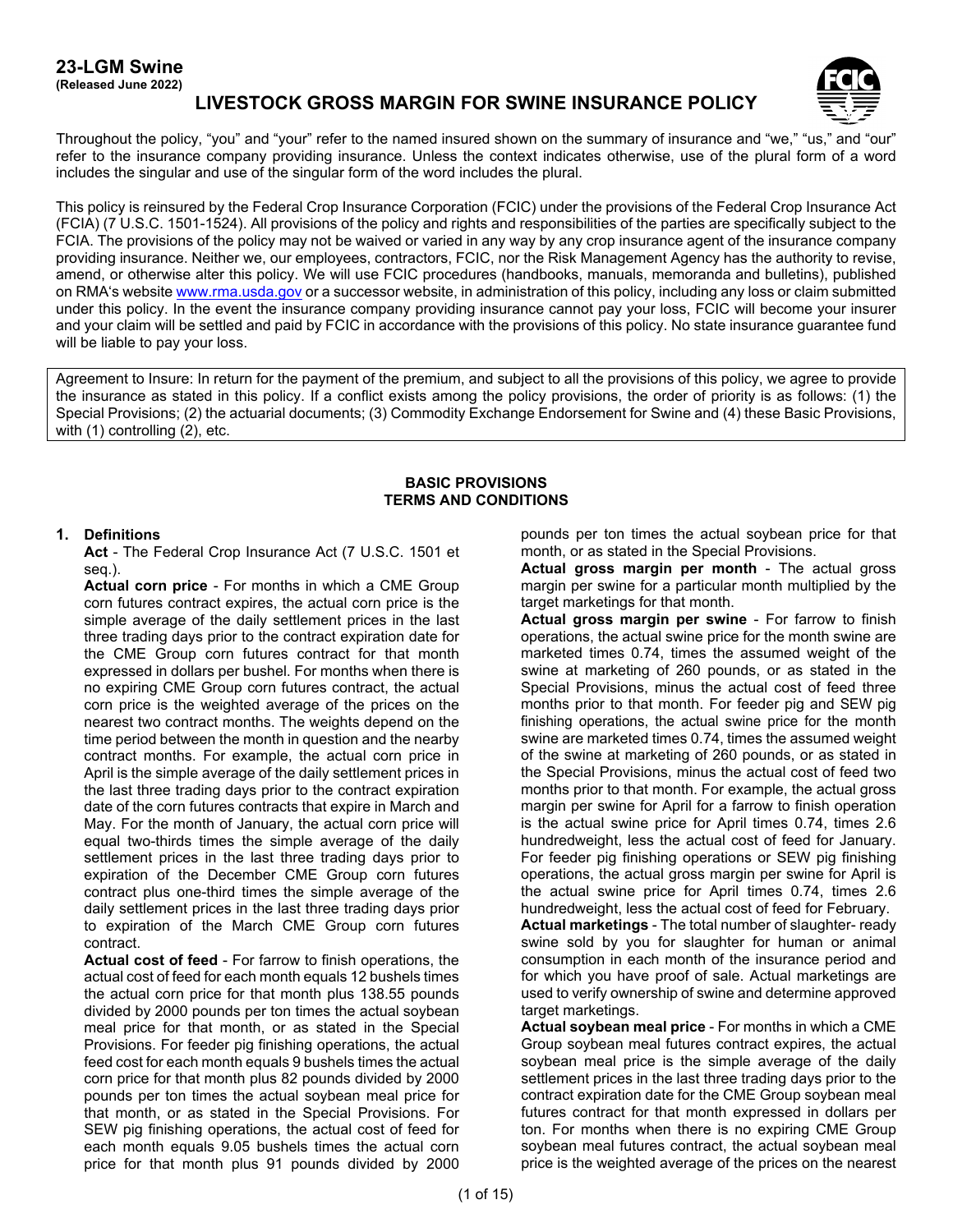two contract months. The weights depend on the time period between the month in question and the nearby contract months. For example, the actual soybean meal price in April is the simple average of the daily settlement prices in the last three trading days prior to the contract expiration date of the soybean meal futures contracts that expire in March and May.

**Actual swine price** - For months in which a CME Group lean hog futures contract expires, the actual swine price is the simple average of the daily settlement prices in the last three trading days prior to the contract expiration date for the CME Group lean hog futures contract for that month expressed in dollars per hundredweight. For months when there is no expiring CME Group lean hog futures contract, the actual swine price is the weighted average of the prices on the nearest two contract months. The weights depend on the time period between the month in question and the nearby contract months. For example, the actual swine price in March is the simple average of the daily settlement prices in the last three trading days prior to the contract expiration date of the lean hog futures contracts that expire in February and April.

**Actual total gross margin** - The target marketings for each month of an insurance period multiplied by the actual gross margin per swine for each month of that insurance period and totaled.

**Actuarial documents** - The information for the crop year which is available for public inspection in your agent's office and published on RMA's website which shows available crop insurance policies, coverage levels, information needed to determine amounts of insurance, prices, premium adjustment percentages, practices, particular types of the insurable crop, and other related information regarding crop insurance in the state.

**Application** - The form required to be completed by you and accepted by us before insurance coverage will commence.

**Approved target marketings** - The maximum target marketings allowed for the designated months of the applicable insurance period. The producer's target marketings for any month may not be more than the producer's approved target marketings. Approved target marketings will be based on the farm capacity for the sixmonth insurance period as determined by the insurance underwriter.

**Assignment of indemnity** - A transfer of policy rights, made on our form, and effective when approved by us in writing, whereby you assign your right to an indemnity payment for the crop year only to creditors or other persons to whom you have a financial debt or other pecuniary obligation.

**Beginning farmer or rancher** - An individual who has not actively operated and managed a farm or ranch in any state, with an insurable interest in a crop or livestock as an owner-operator, landlord, tenant, or sharecropper for more than five crop years, as determined in accordance with FCIC procedures. Any crop year's insurable interest may, at your election, be excluded if earned while under the age of 18, while in full-time military service of the United States, or while in post-secondary education, in accordance with FCIC procedures. A person other than an individual may be eligible for beginning farmer or rancher benefits if there is at least one individual substantial beneficial interest holder and all individual substantial beneficial interest holders qualify as a beginning farmer or rancher.

**Cancellation date** - The calendar date specified in the actuarial documents on which coverage will automatically renew unless canceled in writing by either you or us or terminated in accordance with the policy terms.

**CME group** - The Chicago Mercantile Exchange Group. **Commodity exchange endorsement for swine** - An endorsement that contains the exchange prices that is used to set the expected and actual prices for Livestock Gross Margin (LGM) Swine.

**Company** - The insurance company reinsured by FCIC that is identified on, and issuing, your summary of insurance.

**Consent** - Approval in writing by us allowing you to take a specific action.

**Contract change date** - The calendar date contained in the actuarial documents by which changes to the policy, if any, will be made available in accordance with section [20](#page-14-0) of these Basic Provisions.

**Coverage** - The insurance provided by this policy, against insured loss of gross margin as shown on your summary of insurance.

**Crop year** - The twelve-month period, beginning July 1, and ending the following June 30, which is designated by the calendar year in which it ends.

**Date coverage begins** - The calendar date the insurance provided by this policy begins.

**Days** - Calendar days.

**Deductible** - The portion of the expected gross margin that you elect not to insure. Allowable deductible amounts range from zero to \$20 per swine in \$2 per swine increments.

**Delinquent debt** - Has the same meaning as the term defined in 7 CFR part 400, subpart U.

**End of insurance period** - The date your insurance provided by this policy ceases.

**Expected corn price** - Expected corn prices for months in an insurance period are determined using three-day average settlement prices on CME Group corn futures contracts.

- (a) For months with unexpired corn futures contracts, the expected corn price is the simple average of the CME Group corn futures contract for that month during the expected price measurement period expressed in dollars per bushel. For example, for a sales period beginning on April 28, the expected corn price for July equals the simple average of the daily settlement prices on the CME Group July corn futures contract during the expected price measurement period in this case, the three trading days prior to and including April 28.
- (b) For months with expired corn futures contracts, the expected corn price is the simple average of daily settlement prices for the CME Group corn futures contract for that month expressed in dollars per bushel in the last three trading days prior to contract expiration. For example, for a sales period beginning on April 28, the expected corn price for March is the simple average of the daily settlement prices on the CME Group March corn futures contract for the three trading days prior to contract expiration.
- (c) For months without a corn futures contract, the futures prices used to calculate the expected corn price are the weighted average of the futures prices used to calculate the expected corn prices for the two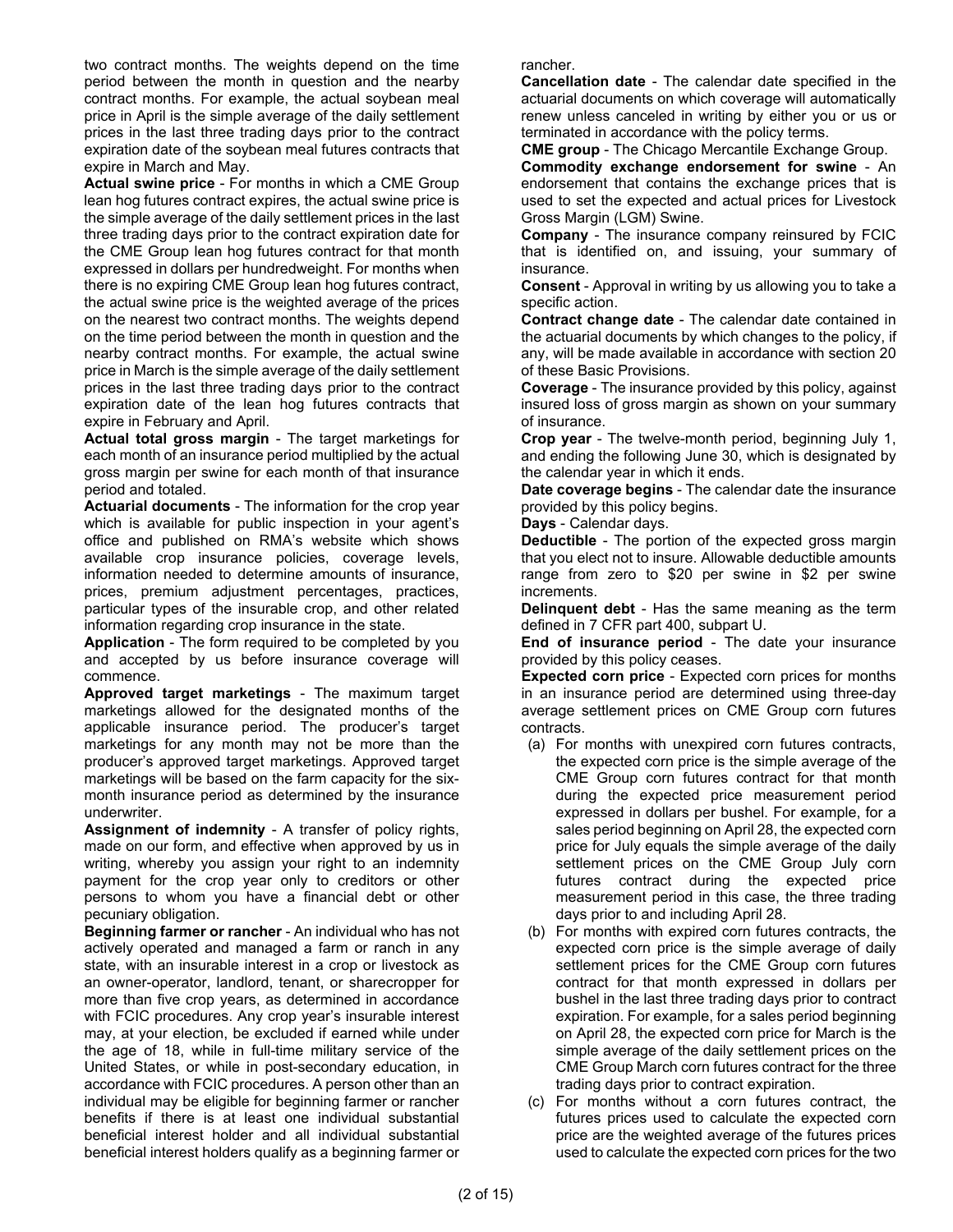surrounding months which have futures contract. The weights are based on the time difference between the month and the contract months. For example, for the sales period beginning April 28, the expected corn price for June equals one-half times the simple average of the daily settlement prices on the CME Group May corn futures contract during the same expected price measurement, the three trading days prior to and including April 28 plus onehalf times the simple average of the daily settlement prices on the CME Group July corn futures contract during the expected price measurement period. See the LGM for Swine Commodity Exchange Endorsement for additional detail on exchange prices.

**Expected cost of feed** - For farrow to finish operations, the expected cost of feed for each month equals the sum of 12 bushels times the expected corn price for that month, plus 138.55 pounds divided by 2000 pounds per ton times the expected soybean meal price for that month. For feeder pig finishing operations, the expected cost of feed for each month equals the sum of 9 bushels times the expected corn price for that month, plus 82 pounds divided by 2000 pounds per ton times the expected soybean meal price for that month. For SEW pig finishing operations the expected cost of feed for each month equals the sum of 9.05 bushels times the expected corn price for that month, plus 91 pounds divided by 2000 pounds per ton times the expected soybean meal price for that month.

**Expected gross margin per month** - The expected gross margin per swine multiplied by the target marketings for each month of an insurance period.

**Expected gross margin per swine - For farrow to finish** operations, expected gross margin per swine is equal to the expected swine price for the month swine are marketed times 0.74, times the assumed weight of the swine at marketing of 260 pounds, or as stated in the Special Provisions, minus the expected cost of feed three months prior to that month. For feeder pig finishing operations or SEW pig finishing operations, the expected gross margin per swine is equal to the expected swine price for the month swine are marketed times 0.74, times the assumed weight of the swine at marketing of 260 pounds, or as stated in the Special Provisions, minus the expected cost of feed two months prior to that month. For example, the expected gross margin per swine for April for a farrow to finish operation is the expected swine price for April times 0.74, times 2.6 hundredweight, less the expected cost of feed for January. For a finishing operation, expected gross margin per swine for April is the expected swine price for April times 0.74, times 2.6 hundredweight, less the expected cost of feed for February.

**Expected price measurement period** - For each week in which sales occur, the three trading days prior to and including the Thursday that is the beginning of the weekly sales period.

**Expected soybean meal price** - Expected soybean meal prices for months in an insurance period are determined using three-day average settlement prices on CME Group soybean meal futures contracts.

(a) For months with unexpired soybean meal futures contracts, the expected soybean meal price is the simple average of the CME Group soybean meal futures contract for that month during the expected price measurement period in the week of the sales closing date expressed in dollars per ton. For example, for a sales period beginning on April 28, the expected soybean meal price for July equals the simple average of the daily settlement daily settlement prices on the CME Group July soybean meal futures contract during the expected price measurement period, in this case, the three trading days prior to and including April 28.

- (b) For months with expired soybean meal futures contracts, the expected soybean meal price is the simple average of daily settlement prices for the CME Group soybean meal futures contract for that month expressed in dollars per ton in the last three trading days prior to contract expiration. For example, for a sales period beginning on April 28, the expected soybean meal price for March is the simple average of the daily settlement daily settlement prices on the CME Group March soybean meal futures contract over the last three trading days prior to sales closing.
- (c) For months without a soybean meal futures contract, the futures prices used to calculate the expected soybean meal price are the weighted average of the futures prices used to calculate the expected soybean meal prices for the two surrounding months which have futures contracts. The weights are based on the time difference between the month and the contract months. For example, for a sales period beginning April 28, the expected soybean meal price for June equals one- half times the simple average of the daily settlement prices on the CME Group May soybean meal futures contract during the expected price measurement period, the three trading days prior to and including April 28, plus one-half times the simple average of the daily settlement prices on the CME Group July soybean meal futures contract during the same expected price measurement period. See the LGM for Swine Commodity Exchange Endorsement for additional detail on exchange prices.

**Expected swine price** - Expected swine prices for months in an insurance period are determined using three-day average settlement prices on CME Group lean hog futures contracts.

- (a) For months with unexpired lean hog futures contracts, the expected swine price is the simple average of the CME Group lean hog futures contract for that month during the expected price measurement period expressed in dollars per hundredweight. For example, for a sales period beginning on April 28, the expected swine price for July equals the simple average of the daily settlement prices on the CME Group July lean hog futures contract during the expected price measurement period, in this case, the three trading days prior to and including April 28.
- (b) For months without a lean hog futures contract, the futures prices used to calculate the expected swine price are the weighted average of the futures prices used to calculate the expected swine prices for the two surrounding months which have futures contracts. The weights are based on the time difference between the month and the contract months. For example, for a sales period beginning April 28, the expected swine price for September equals one-half times the simple average of the daily settlement prices on the CME Group August lean hog futures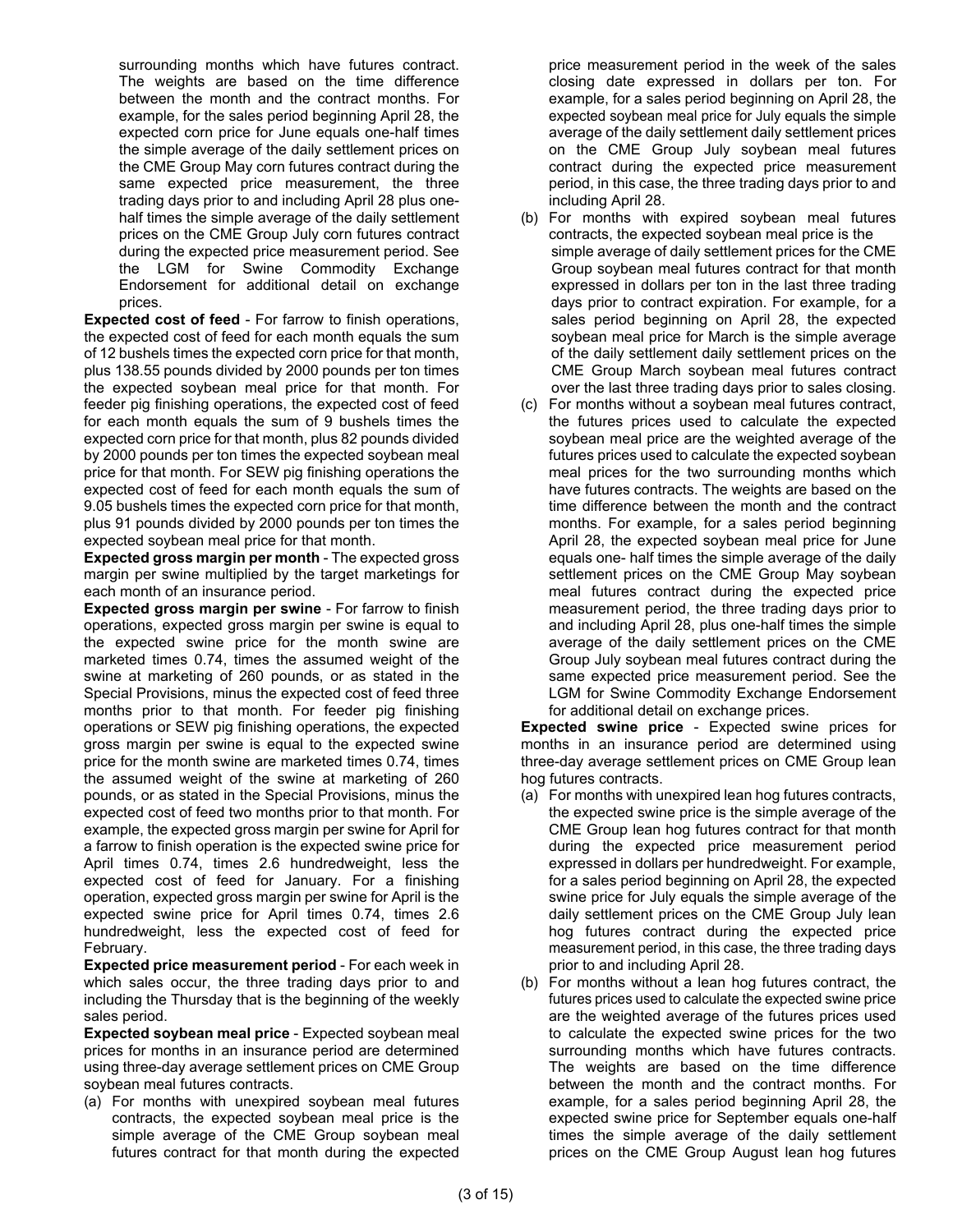contract during the expected price measurement period, the three trading days prior to and including April 28, plus one-half times the simple average of the daily settlement prices on the CME Group October lean hog futures contract during the same expected price measurement period. See the LGM for Swine Commodity Exchange Endorsement for additional detail on exchange prices.

**Expected total gross margin** - The target marketings times the expected gross margin per swine for each month of an insurance period and totaled.

**Farrow to finish operation** - A type of farm operation that covers all aspects of breeding, farrowing and raising swine to slaughter.

**FCIC** - The Federal Crop Insurance Corporation, a wholly owned government corporation within USDA.

**Feeder pig finishing operation - A type of farm operation** that specializes in the feeding of swine (feeder pigs) from a weight of approximately 50 pounds to slaughter.

**Gross margin guarantee** - The gross margin guarantee for an insurance period is the expected total gross margin for an insurance period minus the deductible times the total of target marketings.

**Insurance period** - The six-month period designated in the summary of insurance to which this policy is applicable. Swine are not insurable in the first month of any insurance period. See the LGM for Swine Commodity Exchange Endorsement for additional detail on insurance periods.

**Insured** - The person as shown on the summary of insurance as the insured. This term does not extend to any other person having a share or interest in the animals (for example, a partnership, landlord, or any other person) unless also specifically indicated on the summary of insurance as the insured.

**Liability** - The maximum amount payable on an Insurance period under this policy.

**Limit movement** - The maximum price change based on the CME group current daily price limit for commodity futures.

**Livestock acceptance system** - A computer system that accepts livestock applications and endorsements. **Limited resource farmer or rancher** - Has the same meaning as the term defined by USDA at https://lrftool.sc.egov.usda.gov/LRP\_Definition.aspx or successor website.

**Marketing report** - A report submitted by you on our form showing for each month your actual marketings for that month of swine insured under this policy. The marketing report must be accompanied by copies of packer sales receipts that provide records of the actual marketings shown on the marketing report.

**Notice of probable loss** - Our notice to you of a probable loss on your insured swine.

**Offset** - The act of deducting one amount from another amount.

**Person** - An individual, partnership, association, corporation, estate, trust, or other legal entity, and wherever applicable, a State or a political subdivision or agency of a State. "Person" does not include the United States Government or any agency thereof.

**Policy** - The agreement between you and us consisting of these provisions, the Special Provisions, the summary of insurance, the Commodity Exchange Endorsement, and the applicable regulations published in 7 CFR Chapter IV. **Premium** - The amount you owe us for this insurance coverage based on your target marketings in accordance with section 5.

**Premium billing date** - The earliest date upon which you will be billed for insurance coverage based on your target marketing report. The premium billing date is the earlier of the first day of the month following the last month of the insurance period in which you have target marketings, or the billing date published in the actuarial documents. For example, if your insurance period is February-July, and you only have target marketings in March-April, your billing date is May 1.

**Producer premium** - The total premium minus the premium subsidy paid by FCIC.

**RMA** - Risk Management Agency, an agency within USDA.

**RMA's website** - A website hosted by RMA and located at https:/[/www.rma.usda.gov/](http://www.rma.usda.gov/) or a successor website.

**Sales closing date** - The last day of the sales period by which your completed application must be received by us. Also, the last date by which you may change your insurance coverage for an insurance period.

**Sales period** - The period that begins on Thursday of each week when the coverage prices and rates are posted on RMA's website and ends at 9:00 AM Central Time of the following calendar day. Sales will not be available for purchase if the Thursday of the sales period is a federal holiday. The calendar date for Thursday of the sales period will be shown as the effective date in the actuarial documents.

**SEW pig finishing operation** - A type of farm operation that specializes in the feeding of swine (Segregated Early Weaned pigs) from the age of approximately 12 to 21 days to slaughter.

**Share** - The lesser of your percentage interest in the insured livestock as an owner at the time insurance attaches and at the time of sale. Persons who lease or hold some other interest in the livestock other than as an owner are not considered to have a share in the livestock. **Special provisions** - The part of the policy that contains specific provisions of insurance for each insured crop that may vary by geographic area.

**Substantial beneficial interest** - An interest held by any person of at least ten percent in you (e.g., there are two partnerships that each have a 50 percent interest in you and each partnership is made up of two individuals, each with a 50 percent share in the partnership. In this case, each individual would be considered to have a 25 percent interest in you, and both the partnerships and the individuals would have a substantial beneficial interest in you. The spouses of the individuals would not be considered to have a substantial beneficial interest unless the spouse was one of the individuals that made up the partnership. However, if each partnership is made up of six individuals with equal interests, then each would only have an 8.33 percent interest in you and although the partnership would still have a substantial beneficial interest in you, the individuals would not for the purposes of reporting in section 2). The spouse of any individual applicant or individual insured will be presumed to have a substantial beneficial interest in the applicant or insured unless the spouses can prove they are legally separated or otherwise legally separate under the applicable State dissolution of marriage laws. Any child of an individual applicant or individual insured will not be considered to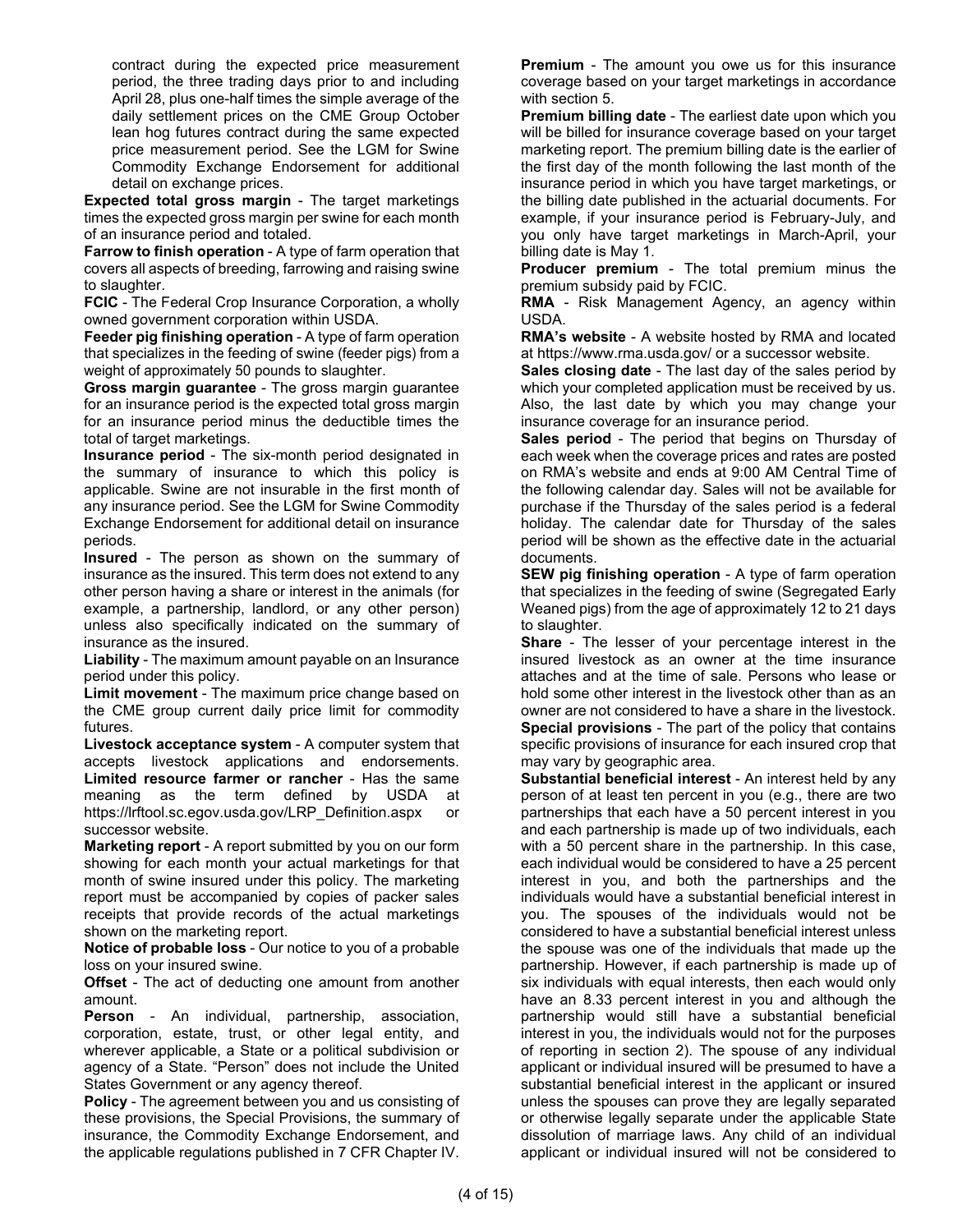have a substantial beneficial interest in the applicant or insured unless the child has a separate legal interest in such person.

**Summary of insurance** - Our statement to you, based upon your application, specifying the insured, the swine, the target marketings, gross margin guarantee and the premium for an insurance period.

**Swine** - Any species of domesticated mammal of the family *Suidae* commonly grown for pork production. Also referred to as hog or pig.

**Target marketings** - Your determination as to the number of swine you elect to insure in each month during the insurance period. You can only report the number of swine in which you have a share.

**Target marketings report** - A report submitted by you on our form showing for each month your target marketings for that month.

**Termination date** - The calendar date upon which your insurance ceases to be in effect because of nonpayment of any amount due us under the policy, including premium. **USDA** - The United States Department of Agriculture.

### **Veteran farmer or rancher**

- (1) An individual who has served active duty in the United States Army, Navy, Marine Corps, Air Force, Space Force, or Coast Guard, including the reserve components; was discharged or released under conditions other than dishonorable; and:
	- i. Has not operated a farm or ranch;
	- ii. Has operated a farm or ranch for not more than 5 years; or
	- iii. First obtained status as a veteran during the most recent 5-year period.
- <span id="page-5-3"></span>(2) A person, other than an individual, may be eligible for veteran farmer or rancher benefits if all substantial beneficial interest holders qualify as a veteran farmer or rancher in accordance with paragraph (1) of this definition; except in cases in which there is only a married couple, then a veteran and non-veteran spouse are considered a veteran farmer or rancher.

**Void** - When the Policy is considered not to have existed for an insurance period as a result of concealment, fraud or misrepresentation.

**Yield factor** - The factor used to convert lean hog price, carcass price, to live hog price. The factor equals 0.74.

### **2. Life of Policy, Cancellation, and Termination**

- (a) The application must be completed by you and received by us not later than the sales closing date. If cancellation or termination of insurance coverage occurs for any reason, including but not limited to indebtedness, suspension, debarment, disqualification, cancellation by you or us or violation of the controlled substance provisions of the Food Security Act of 1985, a new application must be filed for the crop.
- (b) Coverage will not be provided if you are ineligible under the policy or under any Federal statute or regulation.
- <span id="page-5-4"></span>(c) Your agent does not have authority to bind coverage under this policy. Coverage for the swine described in the application will only become effective when we notify you in writing that your application has been accepted and approved by us, and we issue a written summary of insurance to you.
	- (1) For subsequent insurance periods, coverage will

only be effective if issue a written summary of insurance to you.

- (2) This policy will be available for sale only on business days when RMA livestock acceptance system is operational.
- (d) This is a continuous policy and will remain in effect for each crop year following the acceptance of the original application until canceled by you in accordance with the terms of the policy or terminated by operation of the terms of the policy or by us. In accordance with section 20, FCIC may change the coverage provided from year to year.
- <span id="page-5-2"></span><span id="page-5-1"></span><span id="page-5-0"></span>(e) With respect to your application for insurance:
	- (1) You must include your social security number (SSN) if you are an individual (if you are an individual applicant operating as a business, you may provide an employer identification number (EIN) but you must also provide your SSN); or
	- (2) You must include your EIN if you are a person other than an individual;
	- (3) In addition to the requirements of section  $2(e)(1)$ or [\(2\),](#page-5-1) you must include the following for all persons who have a substantial beneficial interest in you:
		- (i) The SSN for individuals; or
		- (ii) The EIN for persons other than individuals and the SSNs for all individuals that comprise the person with the EIN if such individuals have a substantial beneficial interest in you;
	- (4) You must include:
		- (i) Your election of plan of insurance and any other material information required on the application to insure your swine; and
		- (ii) All information required in section  $2(e)(4)(i)$  or your application will not be accepted and no coverage will be provided;
	- (5) Your application will not be accepted and no insurance will be provided for the year of application if the application does not contain your SSN or EIN. If your application contains an incorrect SSN or EIN for you, your application will be considered not to have been accepted, no insurance will be provided for the year of application and for any subsequent crop years, as applicable, and such policies will be void if:
		- (i) Such number is not corrected by you; or
		- (ii) You correct the SSN or EIN but:
			- (A) You cannot prove that any error was inadvertent (Simply stating the error was inadvertent is not sufficient to prove the error was inadvertent); or
			- (B) It is determined that the incorrect number would have allowed you to obtain disproportionate benefits under the crop insurance program, you are determined to be ineligible for insurance or you could avoid an obligation or requirement under any State or Federal law;
	- (6) With respect to persons with a substantial beneficial interest in you:
		- (i) The coverage for all livestock or livestock products included on your application will be reduced proportionately by the percentage interest in you of persons with a substantial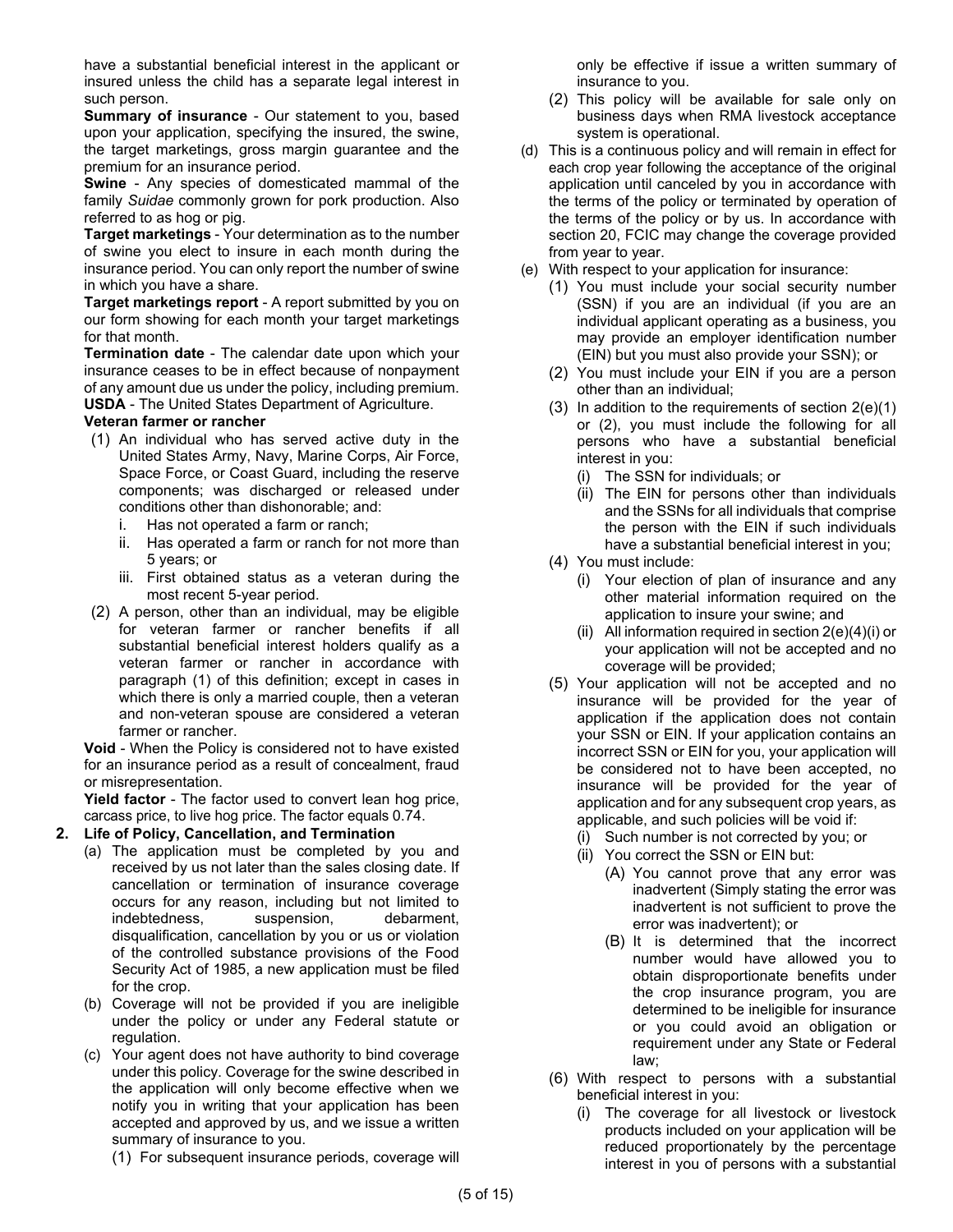beneficial interest in you (presumed to be 50 percent for spouses of individuals) if the SSNs or EINs of such persons are included on your application, the SSNs or EINs are correct, and the persons with a substantial beneficial interest in you are ineligible for insurance;

- <span id="page-6-0"></span>(ii) Your policies for all livestock or livestock products included on your application, and for all applicable crop years, will be void if the SSN or EIN of any person with a substantial beneficial interest in you is incorrect or is not included on your application and:
	- (A) Such number is not corrected or provided by you, as applicable;
	- (B) You cannot prove that any error or omission was inadvertent (Simply stating the error or omission was inadvertent is not sufficient to prove the error or omission was inadvertent); or
	- (C) Even after the correct SSN or EIN is provided by you, it is determined that the incorrect or omitted SSN or EIN would have allowed you to obtain disproportionate benefits under the crop insurance program, the person with a substantial beneficial interest in you is determined to be ineligible for insurance, or you or the person with a substantial beneficial interest in you could avoid an obligation or requirement under any State or Federal law; or
- <span id="page-6-1"></span>(iii) Except as provided in sections  $2(e)(6)(ii)(B)$ and [\(C\),](#page-6-1) your policies will not be voided if you subsequently provide the correct SSN or EIN for persons with a substantial beneficial interest in you and the persons are eligible for insurance;
- <span id="page-6-2"></span>(7) When any of your policies are void under sections [2\(e\)\(5\)](#page-5-3) or [\(6\):](#page-5-4)
	- (i) You must repay any indemnity that may have been paid for all applicable commodities and any crop years determined by us;
	- (ii) Even though the policies are void, you will still be required to pay an amount equal to 20 percent of the premium that you would otherwise be required to pay; and
	- (iii) If you previously paid premium or administrative fees, any amount in excess of the amount required in section [2\(e\)\(7\)\(ii\)](#page-6-2) will be returned to you;
- (8) Notwithstanding any of the provisions in this section, if you certify to an incorrect SSN or EIN, or receive an indemnity and the SSN or EIN was not correct, you may be subject to civil, criminal or administrative sanctions;
- (9) If any of the information regarding persons with a substantial beneficial interest in you changes after the cancellation date for the previous crop year, you must revise your application by the cancellation date for the current crop year to reflect the correct information. However, if such information changed less than 30 days before the cancellation date for the current crop year, you must revise your application by the cancellation

date for the next crop year. If you fail to provide the required revisions, the provisions in section [2\(e\)\(6\)](#page-5-4) will apply; and

- <span id="page-6-3"></span>(10)If you are, or a person with a substantial beneficial interest in you is, not eligible to obtain a SSN or EIN, whichever is required, you must request an assigned number for the purposes of this policy from us:
	- (i) A number will be provided only if you can demonstrate you are, or a person with a substantial beneficial interest in you is, eligible to receive Federal benefits;
	- (ii) If a number cannot be provided for you in accordance with section [2\(e\)\(10\)\(i\),](#page-6-3) your application will not be accepted; or
	- (iii) If a number cannot be provided for any person with a substantial beneficial interest in you in accordance with section [2\(e\)\(10\)\(i\),](#page-6-3)  the amount of coverage for all crops on the application will be reduced proportionately by the percentage interest of such person in you.
- (f) After acceptance of the application, you may not cancel this policy for the initial crop year. Thereafter, the policy will continue in force for each succeeding crop year unless canceled or terminated as provided below.
- (g) Either you or we may cancel this policy after the initial crop year by providing written notice to the other on or before the cancellation date in accordance with section [2\(j\).](#page-8-0)
- <span id="page-6-4"></span>(h) Any amount owed to us for any policy authorized under the Act will be offset from any indemnity or prevented planting payment due you for this or any other crop insured with us under the authority of the Act.
	- (1) Even if your claim has not yet been paid, you must still pay the premium and administrative fee on or before the termination date for you to remain eligible for insurance.
	- (2) If we offset any amount due us from an indemnity or prevented planting payment owed to you, the date of payment for the purpose of determining whether you have a delinquent debt will be the date that you submit the claim for indemnity in accordance with section [7\(a\)](#page-10-0) (Determining Indemnities).
	- (3) For this agricultural commodity policy and any other agricultural commodity policy insured with us and it is:
		- (i) Prior to the premium billing date or for any endorsement that has not ended, you may request your premium and administrative fees to be offset from any indemnity or prevented planting payment due you; or
		- (ii) On or after the premium billing date or for any endorsement that has ended, your premium and administrative fees will be offset from any indemnity or prevented planting payment due you.
- <span id="page-6-5"></span>(i) A delinquent debt for any policy will make you ineligible to obtain crop insurance authorized under the Act for any subsequent crop year and result in termination of all policies in accordance with section [2\(i\)\(2\)](#page-7-0)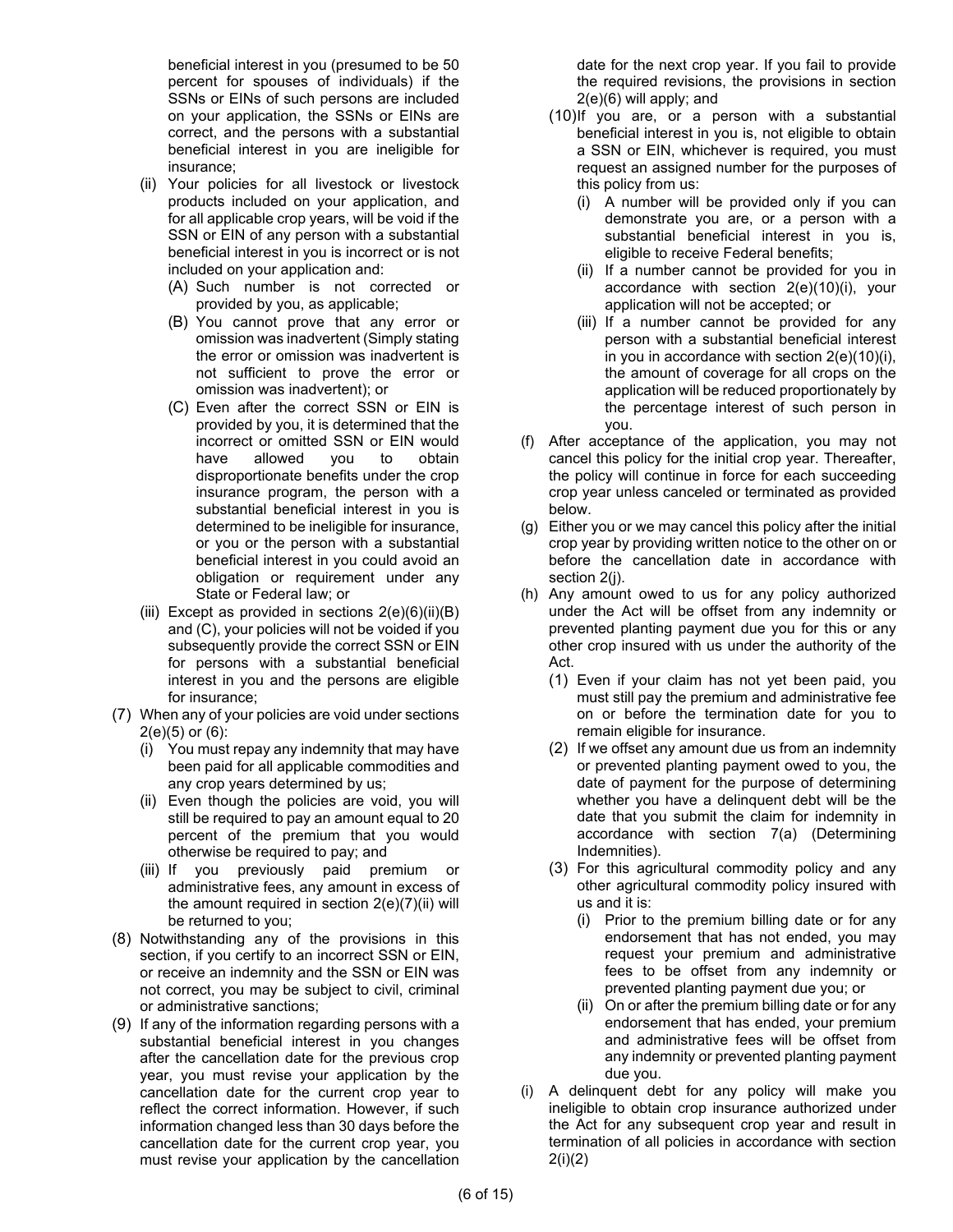- (1) With respect to ineligibility:
	- (i) Ineligibility for crop insurance will be effective on:
		- (A) The date that a policy was terminated in accordance with section [2\(i\)\(2\)](#page-7-0) for the crop for which you failed to pay premium, an administrative fee, or any related interest owed, as applicable;
		- (B) The payment due date contained in any notification of indebtedness for any overpaid indemnity if you fail to pay the amount owed, including any related interest owed, as applicable, by such due date; or
		- (C) The termination date for the crop year prior to the crop year in which a scheduled payment is due under a written payment agreement if you fail to pay the amount owed by any payment date in any agreement to pay the debt;
	- (ii) If you are ineligible and a policy has been terminated in accordance with sectio[n 2\(i\)\(2\),](#page-7-0) you will not receive any indemnity and such ineligibility and termination of the policy may affect your eligibility for benefits under other USDA programs. Any indemnity payment that may be owed for the policy before it has been terminated will remain owed to you, but may be offset in accordance with section [2\(h\),](#page-6-4) unless your policy was terminated in accordance with sections [2\(i\)\(2\)\(i\)\(A\),](#page-7-1) [\(B\),](#page-7-2) or [\(D\).](#page-7-3)
- <span id="page-7-6"></span><span id="page-7-2"></span><span id="page-7-1"></span><span id="page-7-0"></span>(2) With respect to termination:
	- (i) Termination will be effective on:
		- (A) For a policy with unpaid administrative fees or premiums, the termination date immediately subsequent to the billing date for the crop year (For policies which the sales closing date is prior to the termination date, such policies will terminate for the current crop year even if insurance attached prior to the termination date. Such termination will be considered effective as of the sales closing date and no insurance will be considered to have attached for the crop year and no indemnity will be owed);
		- (B) For a policy with other amounts due, the termination date immediately following the date you have a delinquent debt (For policies for which the sales closing date is prior to the termination date, such policies will terminate for the current crop year even if insurance attached prior to the termination date. Such termination will be considered effective as of the sales closing date and no insurance will be considered to have attached for the crop year and no indemnity will be owed);
		- (C) For all other policies that are issued by us under the authority of the Act, the termination date that coincides with the termination date for the policy with the delinquent debt or, if there is no

coincidental termination date, the termination date immediately following the date you become ineligible;

- <span id="page-7-3"></span>(D) For execution of a written payment agreement and failure to make any scheduled payment, the termination date for the crop year prior to the crop year in which you failed to make the scheduled payment (for this purpose only, the crop year will start the day after the termination date and end on the next termination date, e.g., if the termination date is November 30 and you fail to make a payment on November 15, 2019, your policy will terminate on November 30, 2018, for the 2019 crop year); or
- (ii) For all policies terminated under sections  $2(i)(2)(i)(A)$ ,  $(B)$ , or  $(D)$ , any indemnities paid subsequent to the termination date must be repaid.
- <span id="page-7-5"></span><span id="page-7-4"></span>(iii) Once the policy is terminated, it cannot be reinstated for the current crop year unless:
	- (A) The termination was in error;
	- (B) The Administrator of the Risk Management Agency, at his or her sole discretion, determines that the following are met:
		- (1) In accordance with 7 CFR part 400, subpart U, and FCIC procedures, you provide documentation that your inadvertent failure to pay your debt is due to an unforeseen or unavoidable event or other extenuating circumstances that created the inadvertent failure for you to make timely payment;
		- (2) You remit full payment of the delinquent debt owed to us or FCIC with your request submitted in accordance with section  $2(i)(2)(iii)(B)(3)$ ; and
		- (3) You submit a written request for reinstatement of your policy to us no later than 60 days after the termination date or the missed payment date of a previously executed written payment agreement, or in the case of overpaid indemnity or any amount that became due after the termination date, the due date specified in the notice to you of the amount due, if applicable.
			- (i) If authorization for reinstatement, as defined in 7 CFR part 400, subpart U, is granted, your policies will be reinstated effective at the beginning of the crop year for which you were determined ineligible, and you will be entitled to all applicable benefits under such policies, provided you meet all eligibility requirements and comply with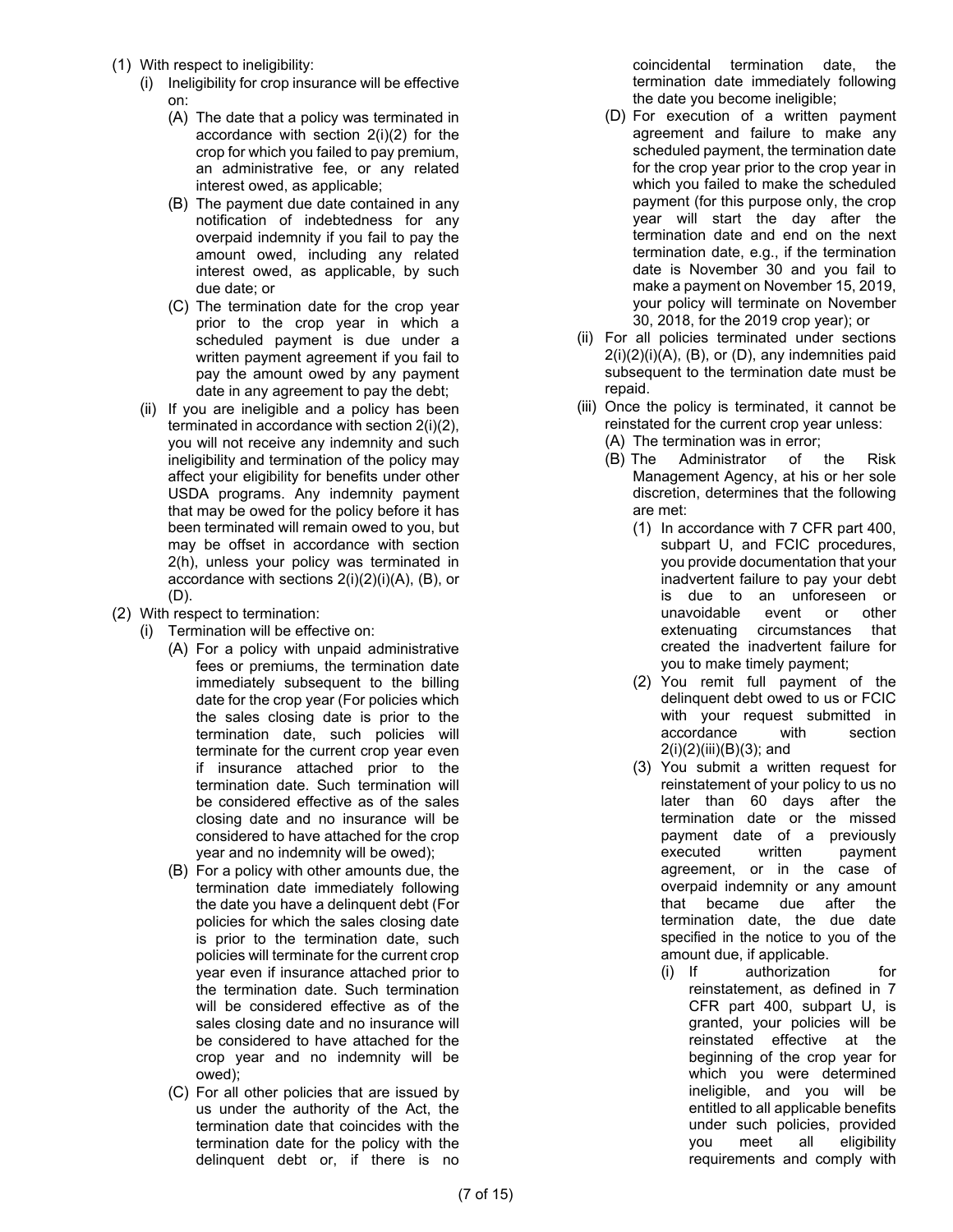the terms of the policy; and

- (ii) There is no evidence of fraud or misrepresentation; or
- <span id="page-8-1"></span>(C) We determine that, in accordance with 7 CFR part 400, subpart U, and FCIC issued procedures, the following are met:
	- (1) You can demonstrate:
		- (i) You made timely payment for the amount of premium owed but you inadvertently omitted some small amount, such as the most recent month's interest or a small administrative fee;
		- (ii) The amount of the payment was clearly transposed from the amount that was otherwise due (For example, you owed \$892 but you paid \$829);
		- (iii) You timely made the full payment of the amount owed but the delivery of that payment was delayed, and was postmarked no more than seven calendar days after the termination date or the missed payment date of a previously executed written payment agreement, or in the case of overpaid indemnity or any amount that became due after the termination date, the due date specified in a notice to you of an amount due, as applicable.
		- (iv) For previously executed written payment agreements, you made the full payment of the scheduled payment amount owed within 15 calendar days after the missed payment date.
- (2) You remit full payment of the delinquent debt owed to us; and
- (3) You submit a written request for reinstatement of your policy to us in accordance with 7 CFR part 400, subpart U, and applicable procedures no later than 30 days after the termination date or the missed payment date of a previously executed written payment agreement, or in the case of overpaid indemnity or any amount that became due after the termination date, the due date specified in the notice to you of the amount due, if applicable; and
- (4) If authorization for reinstatement, as defined in 7 CFR part 400, subpart U, is granted, your policies will be reinstated effective at the beginning of the crop year for which you were determined ineligible, and you will be entitled to all applicable benefits under such policies, provided you meet all eligibility requirements and comply with the terms of the policy; and
- (5) There is no evidence of fraud or misrepresentation.
- (iv) A determination made under:
	- $(A)$  Section  $2(i)(2)(iii)(B)$  may only be appealed to the National Appeals Division in accordance with 7 CFR part 11; and
	- (B) Section [2\(i\)\(2\)\(iii\)\(C\)](#page-8-1) may only be appealed in accordance with section 19.
- (3) To regain eligibility, you must: (i) Repay the delinquent debt in full;
	- (ii) Execute a written payment agreement, in accordance with 7 CFR part 400, subpart U, and make payments in accordance with the agreement; or
	- (iii) Have your debts discharged in bankruptcy.
- (4) After you become eligible for crop or livestock insurance, if you want to obtain coverage for your crops or livestock, you must submit a new application on or before the sales closing date for the crop (Since applications for crop insurance cannot be accepted after the sales closing date, if you make any payment after the sales closing date, you cannot apply for insurance until the next available sales closing date).
- (5) For example, for the 2020 crop year, if you purchase Livestock Gross Margin (LGM), with a termination date of June 30, 2020, and you do not pay the premium or other amounts due for LGM by the termination date, your livestock policies will terminate retroactive to the sales closing date that is immediately subsequent to the sales period for which the premium is delinquent, even if insurance has already attached to a subsequent sales period. The ineligibility date would be June 30, 2020. In accordance with section  $2(i)(2)(i)(C)$ , for any other policy issued under the authority of the Federal Crop Insurance Act that does not have the same termination date of June 30, the termination for such other policy will be effective on the termination date following when you become ineligible. For example, a producer purchased an LGM policy on July 31, 2020, and did not pay the premium by the premium due date and subsequently purchased a Federal reinsured corn policy on March 15, 2021. The LGM policy is terminated June 30, 2021, and the producer is ineligible for any livestock plan of insurance as of the next sales closing date after June 30, 2021. However, the Federal reinsured corn policy would remain in effect for 2021 and would be terminated as of March 15, 2022, if the LGM premium remained delinquent. No indemnity will be due for that crop year for either crop. You will not be eligible to apply for crop insurance for any crop until after the amounts owed are paid in full or you file a petition to discharge the debt in bankruptcy.
- (6) If you are determined to be ineligible under section [2\(i\),](#page-6-5) persons with a substantial beneficial interest in you may also be ineligible until you become eligible again.
- <span id="page-8-2"></span><span id="page-8-0"></span>(j) In cases where there has been a death, disappearance, judicially declared incompetence, or dissolution of any insured person:
	- (1) If any married individual insured dies, disappears,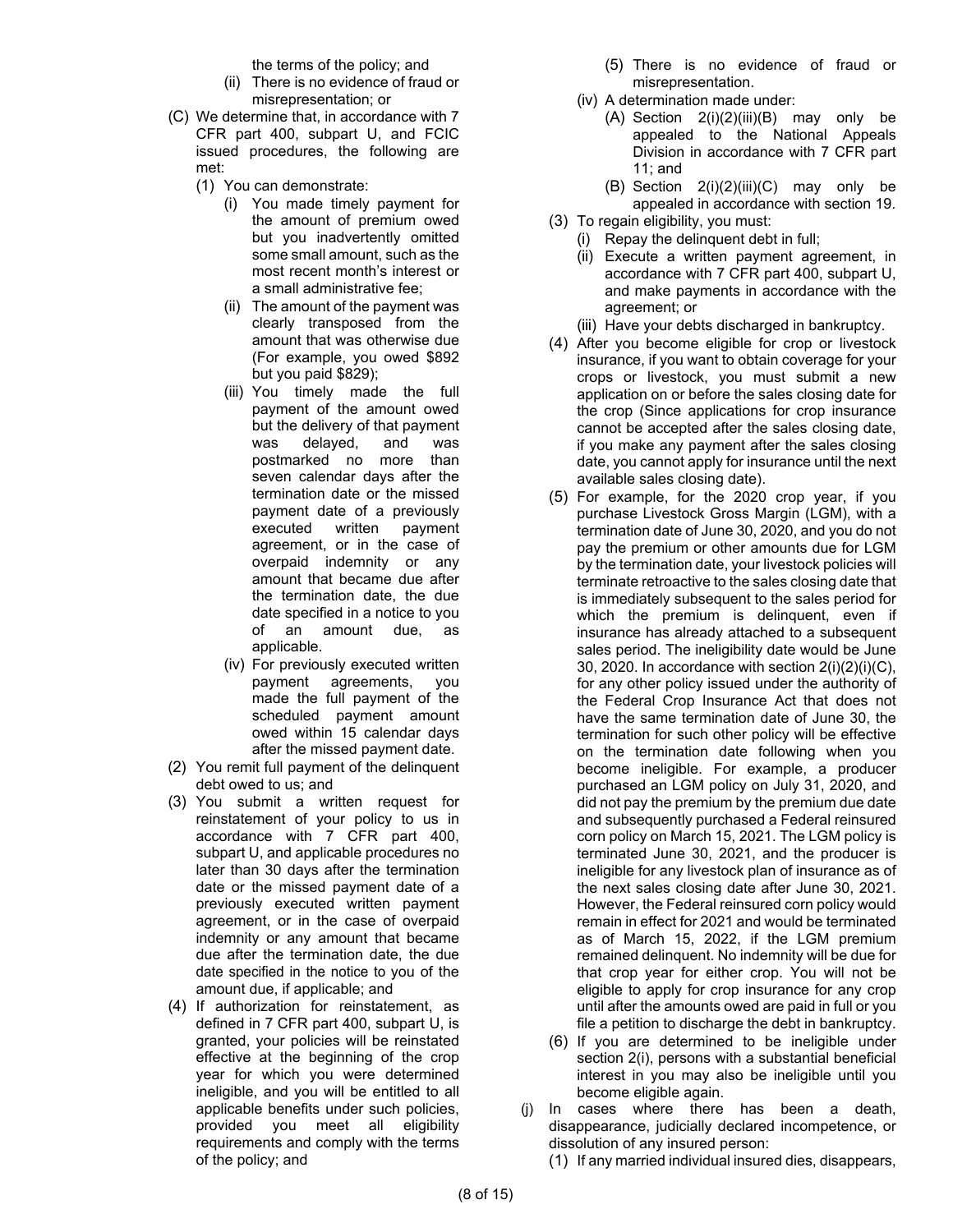or is judicially declared incompetent, the named insured on the policy will automatically convert to the name of the spouse if:

- (i) The spouse was included on the policy as having a substantial beneficial interest in the named insured; and
- (ii)The spouse has a share of the crop.
- <span id="page-9-1"></span>(2) The provisions in section  $2(j)(3)$  will be applicable if:
	- (i) Any partner, member, shareholder, etc., of an insured entity dies, disappears, or is judicially declared incompetent, and such event automatically dissolves the entity; or
	- (ii)An individual, whose estate is left to a beneficiary other than a spouse or left to the spouse and the criteria in section [2\(j\)\(1\)](#page-8-2) are not met, dies, disappears, or is judicially declared incompetent.
- <span id="page-9-3"></span><span id="page-9-0"></span>(3) If section  $2(j)(2)$  applies and the death, disappearance, or judicially declared incompetence occurred:
	- (i) More than 30 days before the cancellation date, the policy is automatically canceled as of the cancellation date and a new application must be submitted; or
	- (ii)Thirty days or less before the cancellation date, or after the cancellation date, the policy will continue in effect through the crop year immediately following the cancellation date and be automatically canceled as of the cancellation date immediately following the end of the insurance period for the crop year, unless canceled by the cancellation date prior to the start of the insurance period:
		- (A) A new application for insurance must be submitted prior to the sales closing date for coverage for the subsequent crop year; and
		- (B) Any indemnity will be paid to the person or persons determined to be beneficially entitled to the payment and such person or persons must comply with all policy provisions and pay the premium.
- <span id="page-9-2"></span>(4) If any insured entity is dissolved for reasons other than death, disappearance, or judicially declared incompetence:
	- (i) Before the cancellation date, the policy is automatically canceled as of the cancellation date and a new application must be submitted; or
	- (ii)On or after the cancellation date, the policy will continue in effect through the crop year immediately following the cancellation date and be automatically canceled as of the cancellation date immediately following the end of the insurance period for the crop year, unless canceled by the cancellation date prior to the start of the insurance period:
		- (A) A new application for insurance must be submitted prior to the sales closing date for coverage for the subsequent crop year; and
		- (B) Any indemnity will be paid to the person or persons determined to be beneficially entitled to the payment and such person

or persons must comply with all policy provisions and pay the premium.

- $(5)$  If section  $2(j)(2)$  or  $(4)$  applies, a remaining member of the insured person or the beneficiary is required to report to us the death, disappearance, judicial incompetence, or other event that causes dissolution not later than the next cancellation date, except if section [2\(j\)\(3\)\(ii\)](#page-9-3) applies, notice must be provided by the cancellation date for the next crop year. If notice is not provided timely, the provisions of section  $2(j)(2)$  or [\(4\)](#page-9-2) will apply retroactive to the date such notice should have been provided and any payments made after the date the policy should have been canceled must be returned.
- (k) We may cancel your policy if no premium is earned for three consecutive years.
- (l) The cancellation date is June 30 for the policy and the termination date for the policy is June 30 of the year following the cancellation date as stated in the actuarial documents. For example, a policy with the cancellation date of June 30, 2023, would have the termination date of June 30, 2024. Cancellation during a crop year is not allowed.
- (m) Any person may sign any document relative to crop insurance coverage on behalf of any other person covered by such a policy, provided that the person has a properly executed power of attorney or such other legally sufficient document authorizing such person to sign. You are still responsible for the accuracy of all information provided on your behalf and may be subject to any applicable consequences, if any information has been misreported.
- (n) LGM for Swine will not be offered for a sales period if the required data for establishing the expected gross margins for each month of the insurance period are not available because futures did not trade, or were not able to continue trading at the end of the day (such as the price moved the maximum allowed by the exchange and trading was suspended), for any day that the information is needed.
	- (1) LGM for Swine will not be offered if CME Group lean hog futures prices decline by the maximum allowed by the exchange two consecutive days during the time period for establishing the expected gross margins.
	- (2) LGM for Swine will not be offered if CME Group soybean meal or CME Group corn futures prices increase by the maximum allowed by the exchanges two consecutive days during the time period for establishing the expected gross margins.

### **3. Insurance Coverages**

- (a) Your gross margin guarantee, deductible amount, and maximum premium for the insurance period are as shown on your summary of insurance.
- (b) You must select a deductible amount by sales closing date.
- (c) You may only select one deductible amount that is applicable for all target marketings for each target marketing report.
- (d) Target marketings must be submitted on our form by the sales closing date for each insurance period in which you desire coverage. If target marketings are not submitted by the sales closing date, your target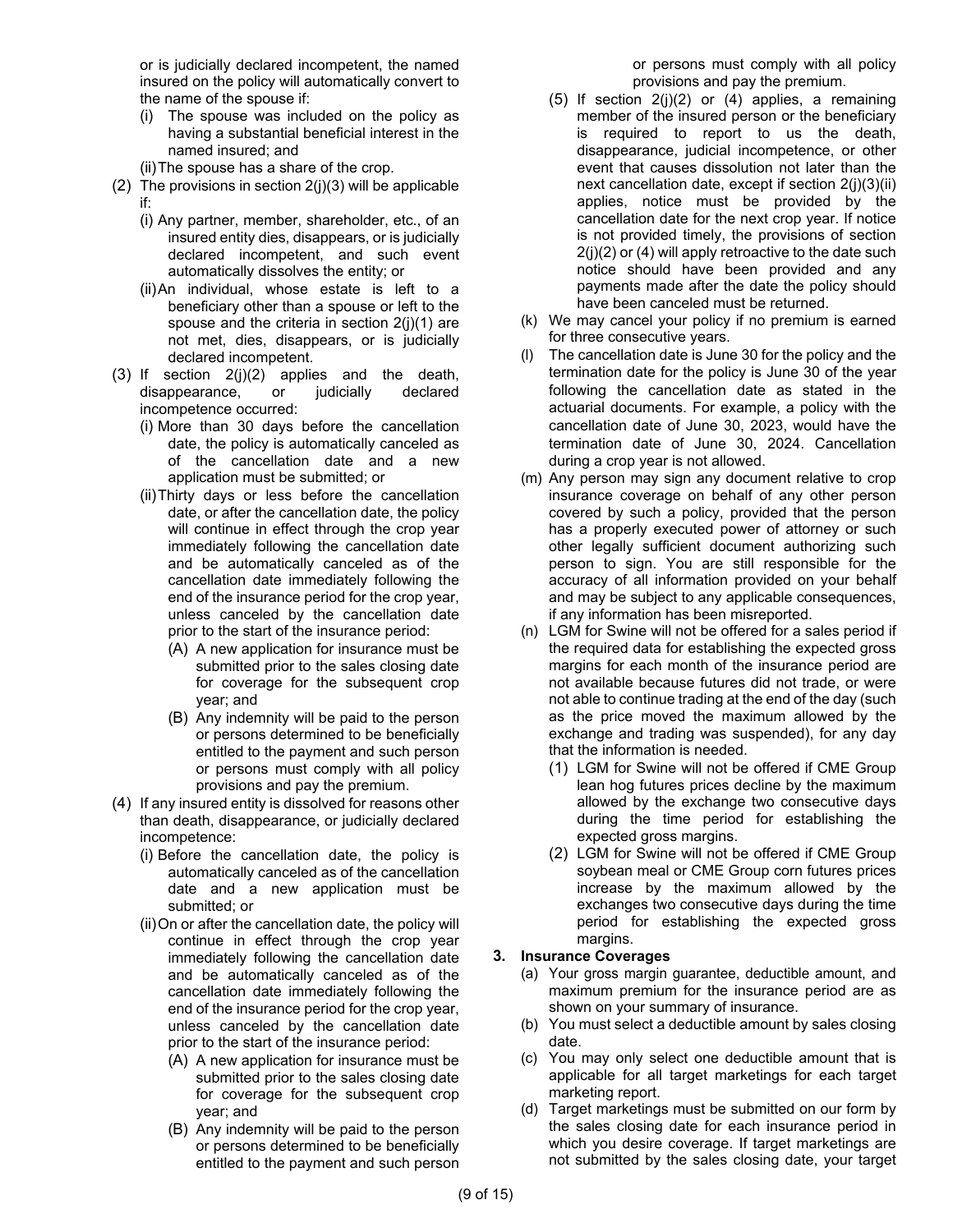marketings for the insurance period will be zero.

- (e) Target marketings for any month of an insurance period cannot be greater than the approved target marketings for that insurance period. Your target marketings are due at the time of application in the initial insurance period and your target marketings report is due by the sales closing date in subsequent insurance periods.
- (f) No indemnity will be owed, but you will still be responsible for any premiums owed, if we find that your marketing report;
	- (1) Is not supported by written verifiable records in accordance with the definition of marketing report; or
	- (2) Fails to accurately report actual marketings or other material information.
- (g) Coverage can be purchased from the time during the sales period or as otherwise specified in the Special Provisions. Coverage is not available for purchase if expected margins are not available on the RMA website.
- (h) Sales of LGM for Swine may be suspended if extraordinary events occur that interfere with the effective functioning of the corn, soybean meal, or lean hogs commodity markets as determined by FCIC. Evidence of such events may include, but is not limited to, consecutive limit down moves in the lean hog futures markets or consecutive limit up moves in the corn and soybean meal futures markets.
- (i) In accordance with section 17, you may not have any other FCIC reinsured livestock policy covering the same class of livestock for any month for which you have declared target marketings or have any other FCIC reinsured livestock policy covering the same insured livestock at the same time.

### **4. Causes of Loss Covered**

This policy provides insurance only for the difference between the actual gross margin and the gross margin guarantee resulting from unavoidable natural occurrences, as required by the Act. This policy does not insure against the death or other loss or destruction of your swine, or against any other loss or damage of any kind whatsoever.

### **5. Premium**

- (a) The premium is earned and payable at the time coverage begins and you will be billed for the premium on the premium billing date.
- (b) You are only eligible for premium subsidy if you target market in two (2) or more months of an insurance period.
- (c) The premium amount is shown on your summary of insurance.
- (d) The premium will be based on the information you provide on your application.
- (e) Premium or administrative fees owed by you will be offset from an indemnity or prevented planting payment due you in accordance with section [2\(h\).](#page-6-4)
- (f) If you qualify as a beginning farmer or rancher, your premium subsidy will be 10 percentage points greater than the premium subsidy that you would otherwise receive, unless otherwise specified in the Special Provisions.
- <span id="page-10-2"></span>(g) You will be ineligible for any premium subsidy paid on your behalf by FCIC for any policy issued by us if:
	- (1) USDA determines you have committed a violation

of the highly erodible land conservation or wetland conservation provisions of 7 CFR part 12 as amended by the Agricultural Act of 2014; or

- <span id="page-10-1"></span>(2) You have not filed form AD-1026 with FSA for the reinsurance year by the premium billing date.
	- (i) Notwithstanding section  $5(g)(2)$ , you may be eligible for premium subsidy without having a timely filed form AD-1026:
		- (A) For the initial reinsurance year if you certify by the premium billing date for your policy that you meet the qualifications as outlined in FCIC approved procedures for producers who are new to farming, new to crop insurance, a new entity, or have not previously been required to file form AD-1026; or
		- (B) If FSA approves relief for failure to timely file due to circumstances beyond your control or failure to timely provide adequate information to complete form AD-1026 in accordance with the provisions contained in 7 CFR part 12.
	- (ii) To be eligible for premium subsidy paid on your behalf by FCIC, it is your responsibility to assure you meet all the requirements for:
		- (A) Compliance with the conservation provisions specified in section [5\(g\)\(1\)](#page-10-2) of this section; and
		- (B) Filing form AD-1026, or successor form, to be properly identified as in compliance with the conservation provisions specified in section [5\(g\)\(1\)](#page-10-2) of this section.

### **6. Insurance Period**

- (a) Coverage begins on your swine on the first day of the second calendar month following the month of the sales closing date. For example, for contracts with a sales closing date in January, coverage will begin on March 1.
- (b) Coverage ends at the earliest of:
	- (1) The last month of the insurance period in which you have target marketings;
	- (2) As otherwise specified in the policy.
	- (3) If the end date is on a Saturday, Sunday, or federal holiday, or, if for any reason the relevant report is not available to us for that day or any other day of the ending period, then the actual ending value will be based on the most recent reports made prior to that date.

### <span id="page-10-0"></span>**7. Determining Indemnities**

- (a) In the case of a payable loss on insured swine, we will send you a notice of probable loss approximately ten days after all actual gross margins applicable for the insurance period are released by RMA. You must submit a marketing report, within 15 days of your receipt of the notice of probable loss.
- <span id="page-10-3"></span>(b) In the event of loss covered by this policy, we will settle your claim by subtracting the actual total gross margin from the gross margin guarantee. If the result is greater than zero, an indemnity will be paid. Under no circumstances will the indemnity be greater than your total target marketings multiplied by the threeday average CME Group lean hog futures price established at the beginning of the insurance period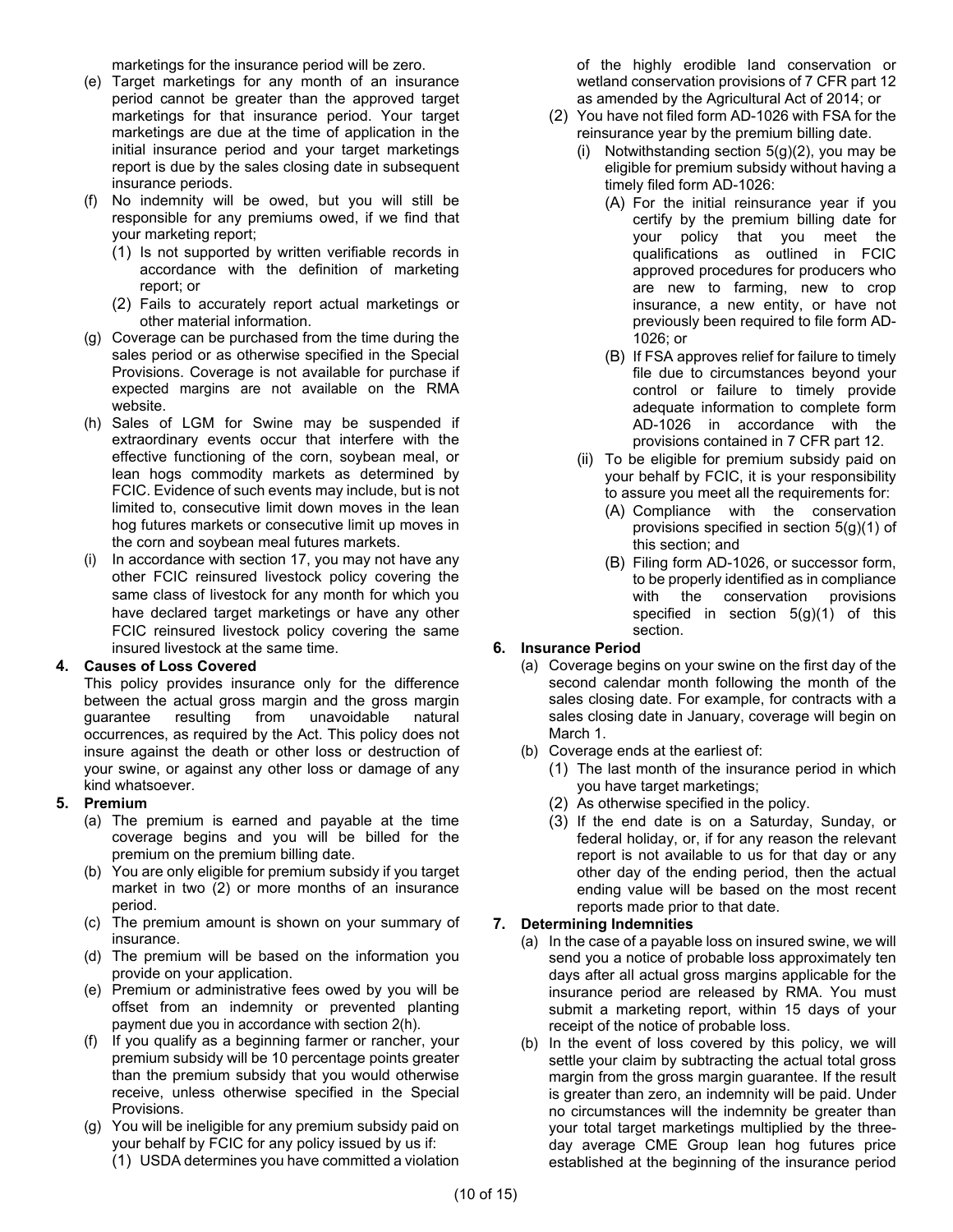multiplied by the assumed weight of the swine multiplied by the yield factor.

(c) In the event that the total of actual marketings are less than 75 percent of the total of target marketings for the insurance period, indemnities will be reduced by the percentage by which the total of actual marketings for the insurance period fell below the total of target marketings for the period.

### **8. Conformity to Food Security Act**

Although your violation of a number of federal statutes, including the Act, may cause cancellation or termination of the policy or may cause the policy to become void, you should be specifically aware that your policy will be canceled if you are determined to be ineligible to receive benefits under the Act due to violation of the controlled substance provisions (title XVII) of the Food Security Act of 1985 (Pub. L. 99- 198) and the regulations published at 7 CFR part 400, subpart U. Your policy will be canceled if you are determined, by the appropriate agency, to be in violation of these provisions. We will recover any and all monies paid to you or received by you during your period of ineligibility, and your premium will be refunded, less a reasonable amount for expenses and handling not to exceed 20 percent of the total premium.

### **9. Amounts Due Us**

- (a) Interest will accrue at the rate of 1.25 percent simple interest per calendar month on any unpaid amount owed to us or on any unpaid administrative fees owed to FCIC.
	- (1) For the purpose of premium amounts owed to us or administrative fees owed to FCIC, interest will start to accrue on the first day of the month following the issuance of the notice by us, provided that a minimum of 30 days have passed from the premium billing date specified in the actuarial documents.
	- (2) We will collect any unpaid amounts owed to us and any interest owed thereon, and, prior to the termination date, we will collect any administrative fees and interest owed thereon to FCIC.
	- (3) After the termination date, FCIC will collect any unpaid administrative fees and any interest owed thereon for any catastrophic risk protection policy and we will collect any unpaid administrative fees and any interest owed thereon for additional coverage policies.
- (b) For the purpose of any other amounts due us, such as repayment of indemnities found not to have been earned, interest will start to accrue on the date that notice is issued to you for the collection of the unearned amount.
	- (1) Amounts found due under this paragraph will not be charged interest if payment is made within 30 days of issuance of the notice by us.
	- (2) The amount will be considered delinquent if not paid within 30 days of the date the notice is issued by us.
- (c) All amounts paid will be applied first to expenses of collection, if any, second, to the reduction of accrued interest, and then to the reduction of the principal balance.
- (d) If we determine that it is necessary to contract with a collection agency or to employ an attorney to assist in collection, you agree to pay all of the expenses of

collection.

(e) The portion of the amounts owed by you for a policy authorized under the Act that are owed to FCIC may be collected in part through administrative offset from payments you receive from United States government agencies in accordance with 31 U.S.C. chapter 37. Such amounts include all administrative fees, and the share of the overpaid indemnities and premiums retained by FCIC plus any interest owed thereon.

# <span id="page-11-0"></span>**10. Payment and Interest Limitations**

We will pay simple interest computed on the net indemnity ultimately found to be due by us or by a final judgment of a court of competent jurisdiction, from and including the 61st day after the date you sign, date and submit to us the properly completed marketing report. Interest will be paid only if the reason for our failure to timely pay is NOT due to your failure to provide information or other material necessary for the computation or payment of the indemnity. The interest rate will be that established by the Secretary of the Treasury under section 12 of the Contract Disputes Act of 1978 (41 U.S.C. 611) and published in the Federal Register semiannually on or about January 1 and July 1 of each year, and may vary with each publication.

### **11. Concealment, Misrepresentation or Fraud**

- (a) If you have falsely or fraudulently concealed the fact that you are ineligible to receive benefits under the Act or if you or anyone assisting you has concealed or misrepresented any material fact relating to this policy:
	- (1) This policy will be void for each insurance period in which the concealment, fraud or misrepresentation occurred; and
	- (2) You may be subject to remedial sanctions in accordance with 7 U.S.C. 1515(h) and 7 CFR part 400, subpart R.
- (b) Voidance of this policy will result in you having to reimburse all indemnities paid for the insurance period for which the voidance was effective.
- (c) Voidance will be effective on the first day of the insurance period for the crop year in which the act occurred and will not affect the policy for subsequent insurance periods unless a violation of this section also occurred in such insurance periods.
- (d) Even though this policy is void, you will still be required to pay the administrative and operating expenses contained on your premium statement to offset costs incurred by us in the service of this policy.
- (e) If you willfully and intentionally provide false or inaccurate information to us or FCIC or you fail to comply with a requirement of FCIC, in accordance with 7 CFR part 400, subpart R, FCIC may impose on you:
	- (1) A civil fine for each violation in an amount not to exceed the greater of:
		- (i) The amount of the pecuniary gain obtained as a result of the false or inaccurate information provided or the noncompliance with a requirement of FCIC; or
		- (ii) \$10,000; and
	- (2) A disqualification for a period of up to 5 years from receiving any monetary or non-monetary benefit provided under each of the following:
		- (i) Any crop insurance policy offered under the Act;
		- (ii) The Farm Security and Rural Investment Act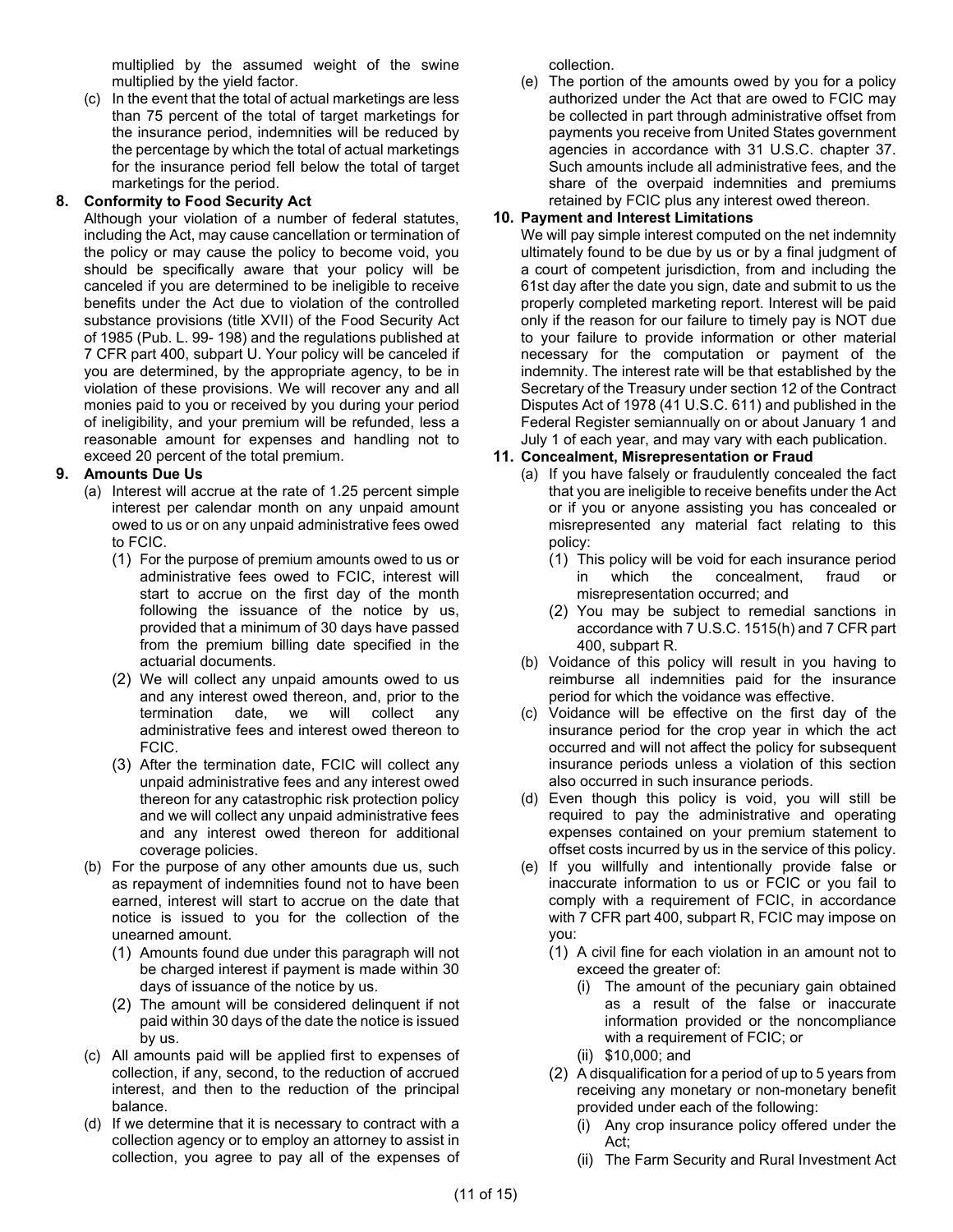of 2002 (7 U.S.C. 7333 et seq.);

- (iii) The Agricultural Act of 1949 (7 U.S.C. 1421 et seq.);
- (iv) The Commodity Credit Corporation Charter Act (15 U.S.C. 714 et seq.);
- (v) The Agricultural Adjustment Act of 1938 (7 U.S.C. 1281 et seq.);
- (vi) Title XII of the Food Security Act of 1985 (16 U.S.C. 3801 et seq.);
- (vii) The Consolidated Farm and Rural Development Act (7 U.S.C. 1921 et seq.); and
- (viii)Any federal law that provides assistance to a producer of an agricultural commodity affected by a crop or livestock loss or a decline in the prices of agricultural commodities.

### **12. Transfer of Coverage and Right to Indemnity**

If you transfer any number of your swine during the insurance period, you may transfer your coverage rights, if the transferee is eligible for crop or livestock insurance.

- (a) We will not be liable for any more than the liability determined in accordance with your policy that existed before the transfer occurred.
- (b) The transfer of coverage rights must be on our form and will not be effective until approved by us in writing.
- (c) Both you and the transferee are jointly and severally liable for the payment of the premium.
- (d) The transferee has all rights and responsibilities under this policy consistent with the transferee's interest.
- (e) If the transferee is not eligible for livestock insurance for any reason, and the transfer occurs before the final 30 days of the insurance period, then the transferred portion of the coverage will be terminated and no premium for that portion will be refunded.

### **13. Assignment of Indemnity**

- (a) You may assign your right to an indemnity for the crop year only to creditors or other persons to whom you have a financial debt or other pecuniary obligation. You may be required to provide proof of the debt or other pecuniary obligation before we will accept the assignment of indemnity.
- (b) All assignments must be on our form and must be provided to us. Each assignment form may contain more than one creditor or other person to whom you have a financial debt or other pecuniary obligation.
- (c) Unless you have provided us with a properly executed assignment of indemnity, we will not make any payment to a lienholder or other person to whom you have a financial debt or other pecuniary obligation even if you may have a lien or other assignment recorded elsewhere. Under no circumstances will we be liable:
	- (1) To any lienholder or other person to whom you have a financial debt or other pecuniary obligation where you have failed to include such lienholder or person on a properly executed assignment of indemnity provided to us; or
	- (2) To pay to all lienholders or other persons to whom you have a financial debt or other pecuniary obligation any amount greater than the total amount of indemnity owed under the policy.
- (d) If we have received the properly executed assignment of indemnity form:
- (1) Only one payment will be issued jointly in the names of all assignees and you; and
- (2) Any assignee will have the right to submit all loss notices and forms as required by the policy.
- (e) If you have suffered a loss from an insurable cause and fail to file a claim for indemnity within the period specified in sectio[n 7\(b\),](#page-10-3) the assignee may submit the claim for indemnity not later than 15 days after the period for filing a claim has expired. We will honor the terms of the assignment only if we can accurately determine the amount of the claim. However, no action will lie against us for failure to do so.

### **14. Descriptive Headings**

The descriptive headings of the various policy provisions are formulated for convenience only and are not intended to affect the construction or meaning of any of the policy provisions.

### **15. Notices**

- (a) All notices required to be given by you must be in writing and received by the insurance agent identified in your application within the designated time unless otherwise provided by the notice requirement.
	- (1) Notices required to be given immediately may be by telephone or in person and confirmed in writing.
	- (2) Time of the notice will be determined by the time of our receipt of the written notice. If the date by which you are required to submit a report or notice falls on Saturday, Sunday, or a federal holiday, or if your agent's office is, for any reason, not open for business on the date you are required to submit such notice or report, such notice or report must be submitted on the next business day.
- (b) All policy provisions, notices and communications we send to you will be:
	- (1) Provided by electronic means, unless:
		- (i) We do not have the ability to transmit such information to you by electronic means; or
		- (ii) You elect to receive a paper copy of such information.
	- (2) Sent to the location specified in your records with your crop insurance agent; and
	- (3) Conclusively presumed to have been received by you.

### **16. Applicability of State and Local Statutes**

If the provisions of this policy conflict with statutes of the state or locality in which this policy is issued, the policy provisions will prevail. State and local laws and regulations in conflict with federal statutes or regulations do not apply to this policy.

### **17. Other Insurance**

Nothing in this section prevents you from obtaining other insurance not authorized under the Act. However, unless specifically authorized by policy provisions, you must not obtain for the same class of livestock any other livestock insurance issued under the authority of the Act for any month for which you have declared target marketings. If you cannot demonstrate that you did not intend to have more than one policy or endorsement in effect, you may be subject to the consequences authorized under this policy, the Act, or any other applicable statute. If you can demonstrate that you did not intend to have more than one policy in effect (For example, an application to transfer your policy or written notification to an insurance provider that states you want to purchase, or transfer, insurance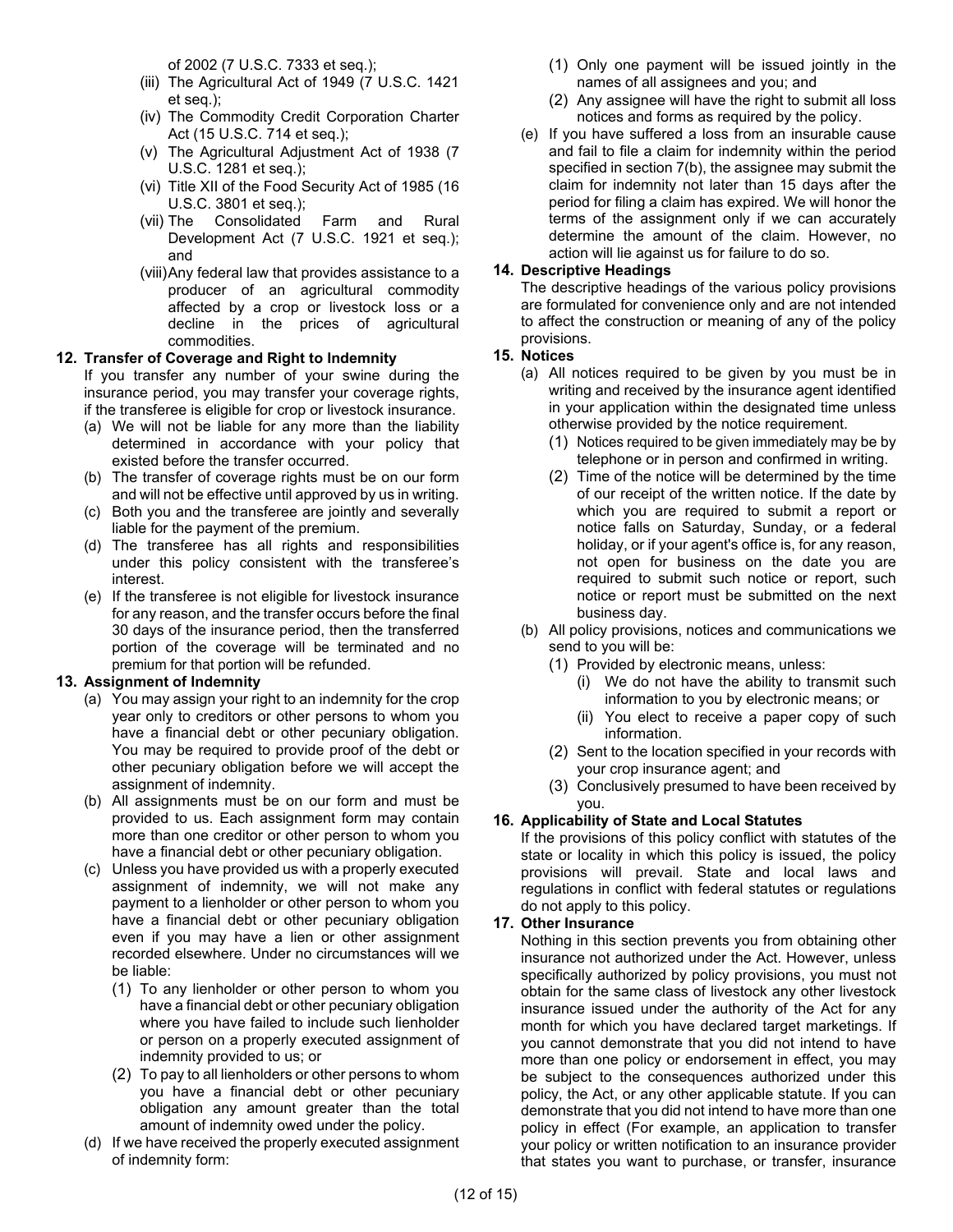and you want any other policies for the livestock canceled would demonstrate you did not intend to have duplicate policies), and:

- (a) Both are for LGM policies, the policy with the earliest date of application will be in force and the other policy will be void, unless both policies are with:
	- (1) The same insurance provider and the insurance provider agrees otherwise; or
	- (2) Different insurance providers and both insurance providers agree otherwise.
- (b) One policy is LGM and the other is a livestock policy insuring the same class of livestock for any month for which you have declared target marketings, the policy with the earliest date of endorsement for the insurance period will be in force and the other endorsement will be void.
- (c) If you do and if the duplication was intentional, you may be subject to the sanctions authorized under this policy, the Act, 7 CFR part 400, subpart R, or any other applicable statute.

#### **18. Access to Insured Swine and Records, and Record Retention**

- (a) We, and any employee of USDA, reserve the right to examine the insured swine, and all records relating to the breeding, farrowing, feeding, finishing, and sale of the swine as often as we reasonably require during the record retention period.
- (b) For three years after the end of the insurance period, you must retain, and provide upon our request, or the request of any USDA employee, complete records of the purchase, feeding, shipment, sale, or other disposition of all the insured swine. This requirement also applies to the records to establish the basis for the marketing report for each insurance period. You must also provide upon our request, or the request of any USDA employee, separate records showing the same information from any swine not insured. We may extend the record retention period beyond three years by notifying you of such extension in writing. Your failure to keep and maintain such records will result in no indemnity being due and since the denial of indemnity is based on a breach of the policy for the insurance period, you will still be required to pay all premiums owed.
- (c) Any person designated by us, and any employee of USDA, will, at any time during the record retention period, have access:
	- (1) To any records relating to this insurance at any location where such records may be found or maintained; and
	- (2) To the farm.
- (d) By applying for insurance under the authority of the Act or by continuing insurance for which you previously applied, you authorize us, or any person acting for us, to obtain records relating to the insured swine from any person who may have custody of those records including, but not limited to, packers, banks, shippers, sale barns, terminals, cooperatives, associations, and accountants. You must assist us in obtaining all records which we request from third parties.

### **19. Mediation, Arbitration, Appeal, Reconsideration, and Administrative and Judicial Review**

(a) If you do not agree with any determination made by us, the disagreement may be resolved through mediation in accordance with section [19\(f\).](#page-14-1) If the disagreement cannot be resolved through mediation, or you and we do not agree to mediation, you must timely seek resolution through arbitration in accordance with the rules of the American Arbitration Association (AAA), except as provided in sections [19\(c\)](#page-14-2) and [\(e\),](#page-14-3) and unless rules are established by FCIC for this purpose. Any mediator or arbitrator with a familial, financial or other business relationship to you or us, or our agent or loss adjuster, is disqualified from hearing the dispute.

- (1) All disputes involving determinations made by us are subject to mediation or arbitration. However, if the dispute in any way involves a policy or procedure interpretation, regarding whether a specific policy provision or procedure is applicable to the situation, how it is applicable, or the meaning of any policy provision or procedure, either you or we must obtain an interpretation from FCIC in accordance with 7 CFR part 400, subpart X or such other procedures as established by FCIC.
	- (i) Any interpretation by FCIC will be binding in any mediation or arbitration.
	- (ii) Failure to obtain any required interpretation from FCIC will result in the nullification of any agreement or award.
	- (iii) An interpretation by FCIC of a procedure may be appealed to the National Appeals Division in accordance with 7 CFR part 11.
- (2) Unless the dispute is resolved through mediation, the arbitrator must provide to you and us a written statement describing the issues in dispute, the factual findings, the determinations and the amount and basis for any award and breakdown by claim for any award. The statement must also include any amounts awarded for interest. Failure of the arbitrator to provide such written statement will result in the nullification of all determinations of the arbitrator. All agreements reached through settlement, including those resulting from mediation, must be in writing and contain at a minimum a statement of the issues in dispute and the amount of the settlement.
- <span id="page-13-1"></span><span id="page-13-0"></span>(b) Regardless of whether mediation is elected:
	- (1) The initiation of arbitration proceedings must occur within one year of the date we denied your claim or rendered the determination with which you disagree, whichever is later;
	- (2) If you fail to initiate arbitration in accordance with section [19\(b\)\(1\)](#page-13-0) and complete the process, you will not be able to resolve the dispute through judicial review;
	- (3) If arbitration has been initiated in accordance with section [19\(b\)\(1\)](#page-13-0) and completed, and judicial review is sought, suit must be filed not later than one year after the date the arbitration decision was rendered; and
	- (4) In any suit, if the dispute in any way involves a policy or procedure interpretation, regarding whether a specific policy provision or procedure is applicable to the situation, how it is applicable, or the meaning of any policy provision or procedure, an interpretation must be obtained from FCIC in accordance with 7 CFR part 400,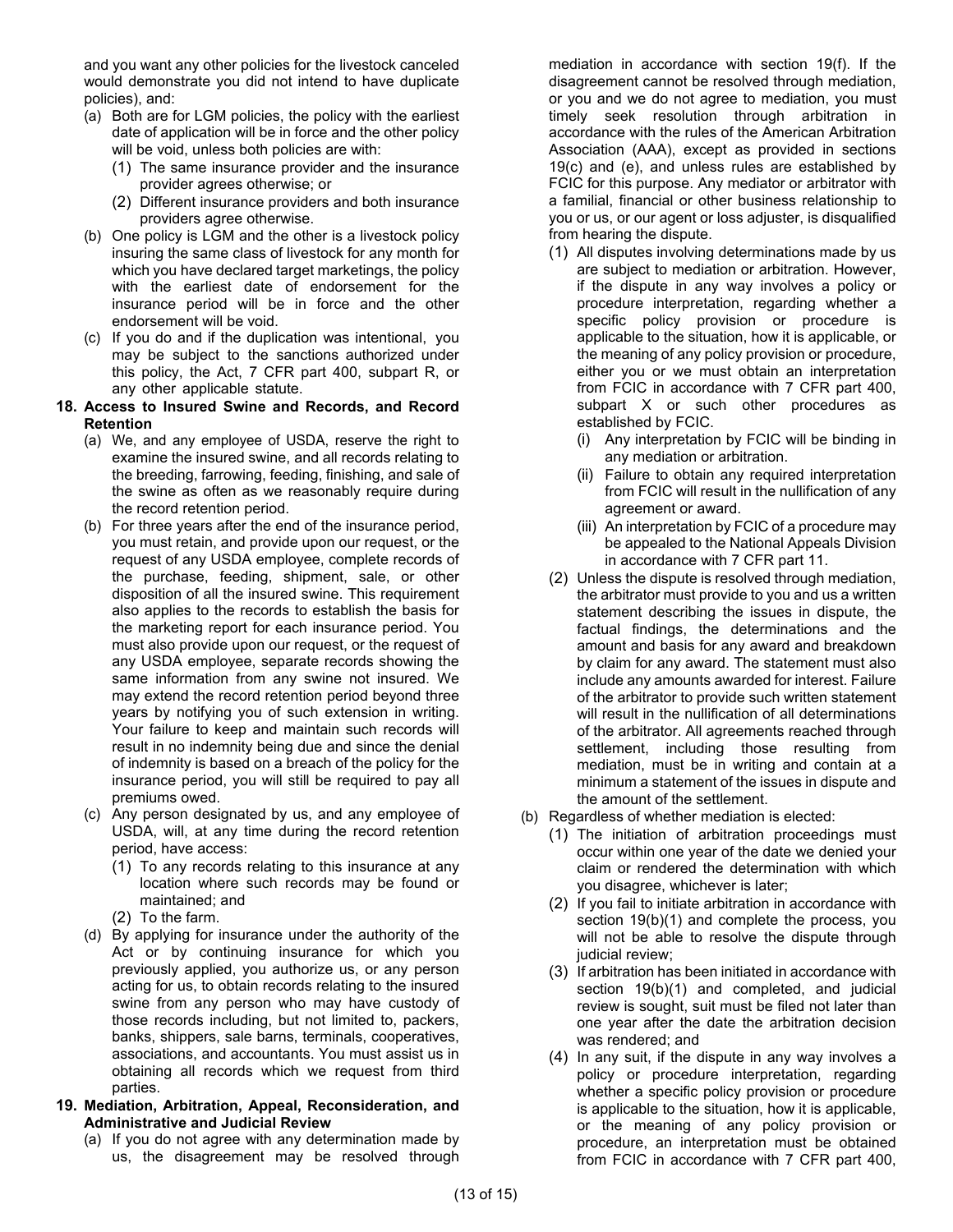subpart X or such other procedures as established by FCIC. Such interpretation will be binding.

- <span id="page-14-2"></span>(c) Any decision rendered in arbitration is binding on you and us unless judicial review is sought in accordance with section [20\(b\)\(3\).](#page-13-1) Notwithstanding any provision in the rules of the AAA, you and we have the right to judicial review of any decision rendered in arbitration.
- (d) If you disagree with any determination made by FCIC or any claim where FCIC is directly involved in the claims process or directs us in the resolution of the claim, you may obtain an administrative review in accordance with 7 CFR part 400, subpart J (administrative review) or appeal in accordance with 7 CFR part 11 (appeal).
	- (1) If you elect to bring suit after completion of any appeal, such suit must be filed against FCIC not later than one year after the date of the decision rendered in such appeal.
	- (2) Such suit must be brought in the United States district court for the district in which the insured acreage is located.
	- (3) Under no circumstances can you recover any attorney fees or other expenses, or any punitive, compensatory or any other damages from FCIC.
- <span id="page-14-3"></span>(e) In any mediation, arbitration, appeal, administrative review, reconsideration or judicial process, the terms of this policy, the Act, and the regulations published at 7 CFR chapter IV, including the provisions of 7 CFR part 400, subpart P, are binding. Conflicts between this policy and any state or local laws will be resolved in accordance with section 16. If there are conflicts between any rules of the AAA and the provisions of your policy, the provisions of your policy will control.
- <span id="page-14-1"></span>(f) To resolve any dispute through mediation, you and we must both:
	- (1) Agree to mediate the dispute;
	- (2) Agree on a mediator; and
	- (3) Be present, or have a designated representative who has authority to settle the case present, at the mediation.
- (g) Except as provided in section [19\(h\),](#page-14-4) no award or settlement in mediation, arbitration, appeal, administrative review or reconsideration process or judicial review can exceed the amount of liability established or which should have been established under the policy, except for interest awarded in accordance with section [11.](#page-11-0)
- <span id="page-14-4"></span>(h) In a judicial review only, you may recover attorney's fees or other expenses, or any punitive, compensatory or any other damages from us only if you obtain a determination from FCIC that we, our agent or loss adjuster failed to comply with the terms of this policy or procedures issued by FCIC and such failure resulted in you receiving a payment in an amount that is less than the amount to which you were entitled. Requests for such a determination should be addressed to the following: USDA/RMA/Deputy Administrator of Compliance/ Stop 0806, 1400 Independence Avenue, SW., Washington, D.C. 20250-0806.
- (i) If FCIC elects to participate in the adjustment of your claim, or modifies, revises or corrects your claim, prior to payment, you may not bring an arbitration, mediation or litigation action against us. You must

request administrative review or appeal in accordance with section [19\(e\).](#page-14-3)

(j) Any determination made by FCIC that is a matter of general applicability is not subject to administrative review under 7 CFR part 400, subpart J or appeal under 7 CFR part 11. If you want to seek judicial review of any FCIC determination that is a matter of general applicability, you must request a determination of non-appealability from the Director of the National Appeals Division in accordance with 7 CFR 11.6 before seeking judicial review.

### <span id="page-14-0"></span>**20. Contract Changes**

- (a) We may change the terms of your coverage under this policy from year to year.
- (b) Any changes in policy provisions, amounts of insurance, premium rates, and program dates will be provided by us to your crop insurance agent not later than the contract change date. You may view the documents or request copies from your crop insurance agent.
- (c) You will be provided changes to the Basic Provisions and Special Provisions not later than 30 days prior to the cancellation date. Acceptance of changes will be conclusively presumed in the absence of notice from you to change or cancel your insurance coverage.
- (d) The contract change date is April 30 preceding the cancellation date.

### **21. Multiple Government Benefits**

If you are eligible to receive an indemnity under this policy and are also eligible to receive benefits for the same loss under any other USDA program, you may receive benefits under both programs, unless specifically limited by the policy or by law.

### **22. Correction of Errors**

- (a) In addition to any other corrections allowed in your policy subject to section [23\(b\),](#page-14-5) we may correct:
	- (1) Within 60 days after the sales closing date, any incorrect information on your application or provided by the sales closing date, including identification numbers for you and any person with a substantial beneficial interest in you, to ensure that the eligibility information is correct and consistent with information reported by you to any USDA agency;
	- (2) Within 30 days after the acreage reporting date, information reported to reconcile errors in the information with correct information that has been determined by any USDA agency;
	- (3) Within 30 days of any subsequent correction of data by FSA, erroneous information corrected as a result of verification of information; and
	- (4) At any time, any incorrect information if the incorrect information was caused by electronic transmission errors by us or errors made by any agency within USDA in transmitting the information provided by you for purposes of other USDA programs.
- <span id="page-14-5"></span>(b) Corrections may be made but will not take effect for the current crop year if the correction would allow you to:
	- (1) Avoid ineligibility requirements for insurance or obtain a disproportionate benefit under the crop insurance program or any related program administered by the Secretary;
	- (2) Obtain, enhance, or increase an insurance